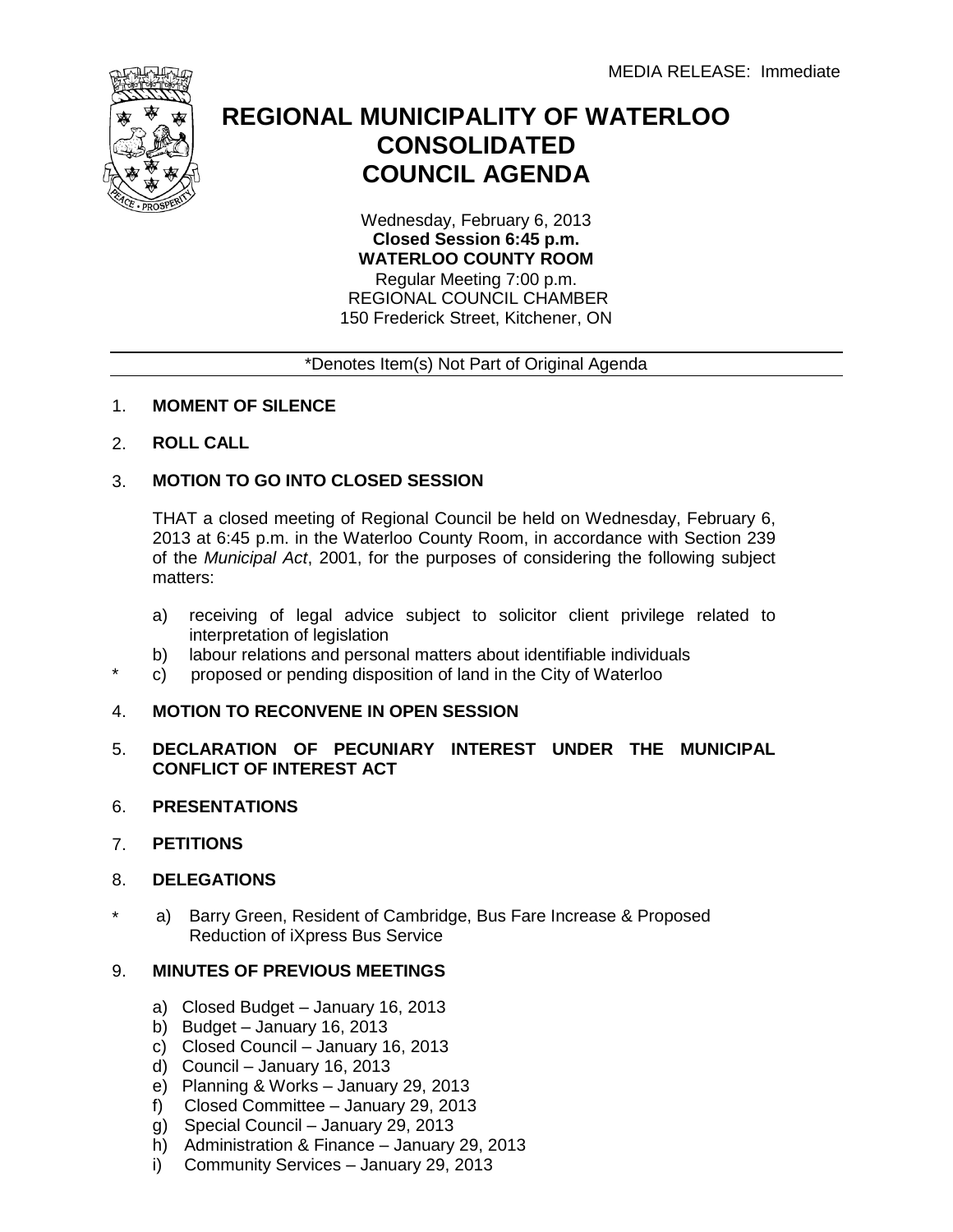### 10. **COMMUNICATIONS**

- 11. **MOTION TO GO INTO COMMITTEE OF THE WHOLE TO CONSIDER REPORTS**
- 12. **REPORTS Finance Reports**

#### **Committee Reports**

|  | a) Planning & Works - attached & marked PS-130129<br>Closed Planning & Works – attached & marked CPS-130129 | 5A |
|--|-------------------------------------------------------------------------------------------------------------|----|
|  | b) Administration & Finance - attached & marked FS-130129                                                   |    |

\* c) Community Services - attached & marke[d SS-130129](#page-10-0) Closed Community Services – attached & marked [CSS-130129](#page-12-0) 9 10A

### **Chief Administrative Officer**

#### **Regional Chair**

### **Regional Clerk**

### 13. **OTHER MATTERS UNDER COMMITTEE OF THE WHOLE**

- a) [CR-RS-13-014/CR-FM-13-003,](#page-13-0) Sale of 14 Erb Street West, Waterloo (WRPS North Division) 11
- b) [E-13-022, C](#page-15-0)onestoga Parkway (Highway 7/8) LRT Overpass Design 13

### 14. **MOTION FOR COMMITTEE OF THE WHOLE TO RISE AND COUNCIL RESUME**

### 15. **MOTION TO ADOPT PROCEEDINGS OF COMMITTEE OF THE WHOLE**

### 16. **MOTIONS**

#### 17. **NOTICE OF MOTION**

a) TAKE NOTICE THAT I**,** [Councillor](http://www.region.waterloo.on.ca/web/region.nsf/8ef02c0fded0c82a85256e590071a3ce/EEEB910B85A466D8852570690049D148/$file/memo.pdf?openelement) Doug Craig, intend to introduce the following motion at the Council Meeting on February 6, 2013:

**THAT** Council of the Regional Municipality of Waterloo request a February 2013 meeting of the four (4) area Members of Provincial Parliament (MPP's) to discuss Provincial and Regional issues of mutual concern.

#### 18. **UNFINISHED BUSINESS**

- 19. **OTHER BUSINESS**
- 20. **QUESTIONS**

### 21. **ENACTMENT OF BY-LAWS – FIRST, SECOND & THIRD READINGS**

a) A By-law to Expropriate Certain Lands for the Reconstruction of Weber Street West between Wilhelm Street to Guelph Street, (Regional Road 8), in the City of Kitchener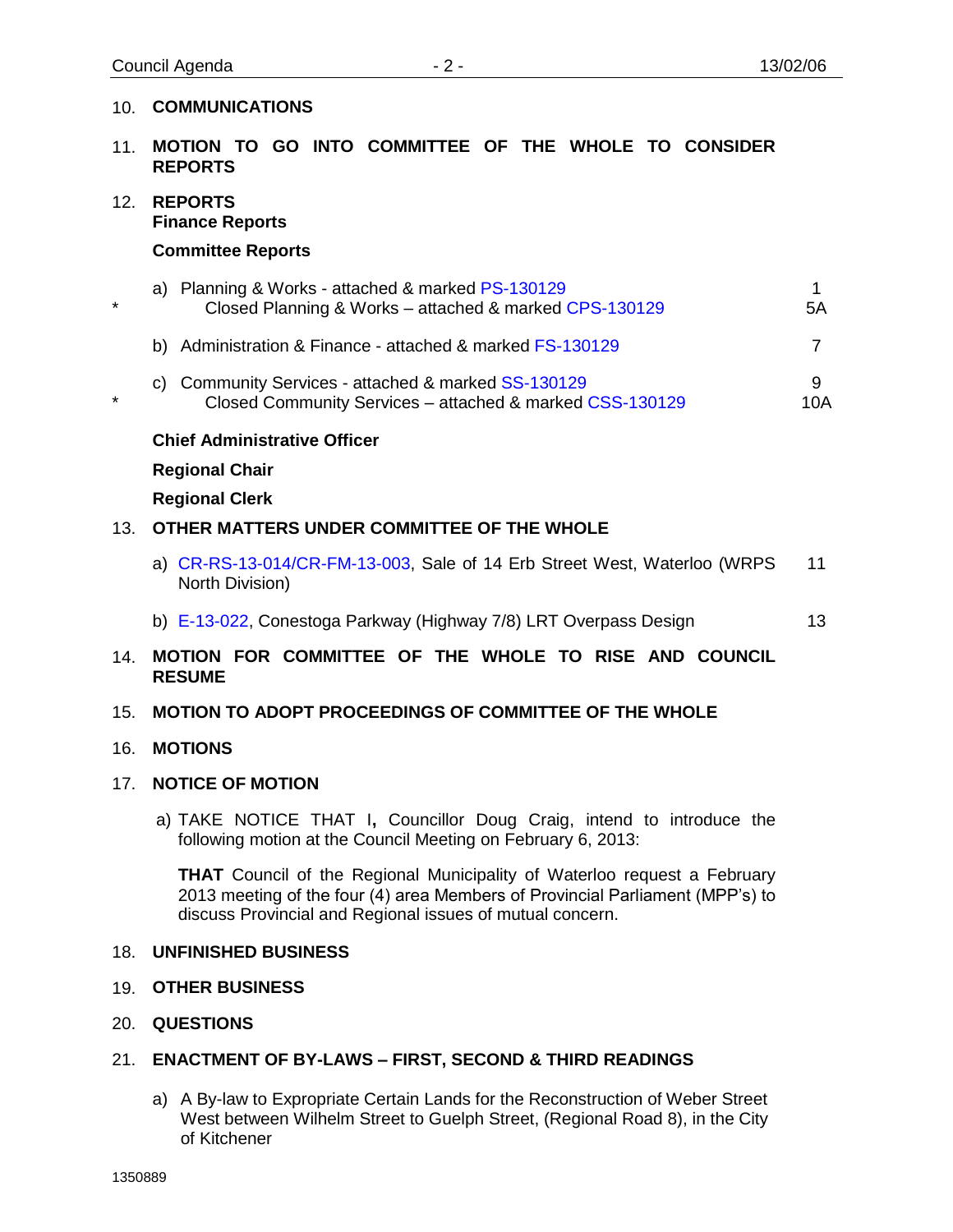- \* b) A By-law to Confirm the Actions of Council January 29, 2013
	- c) A By-law to Confirm the Actions of Council February 6, 2013
- 22. **ADJOURN**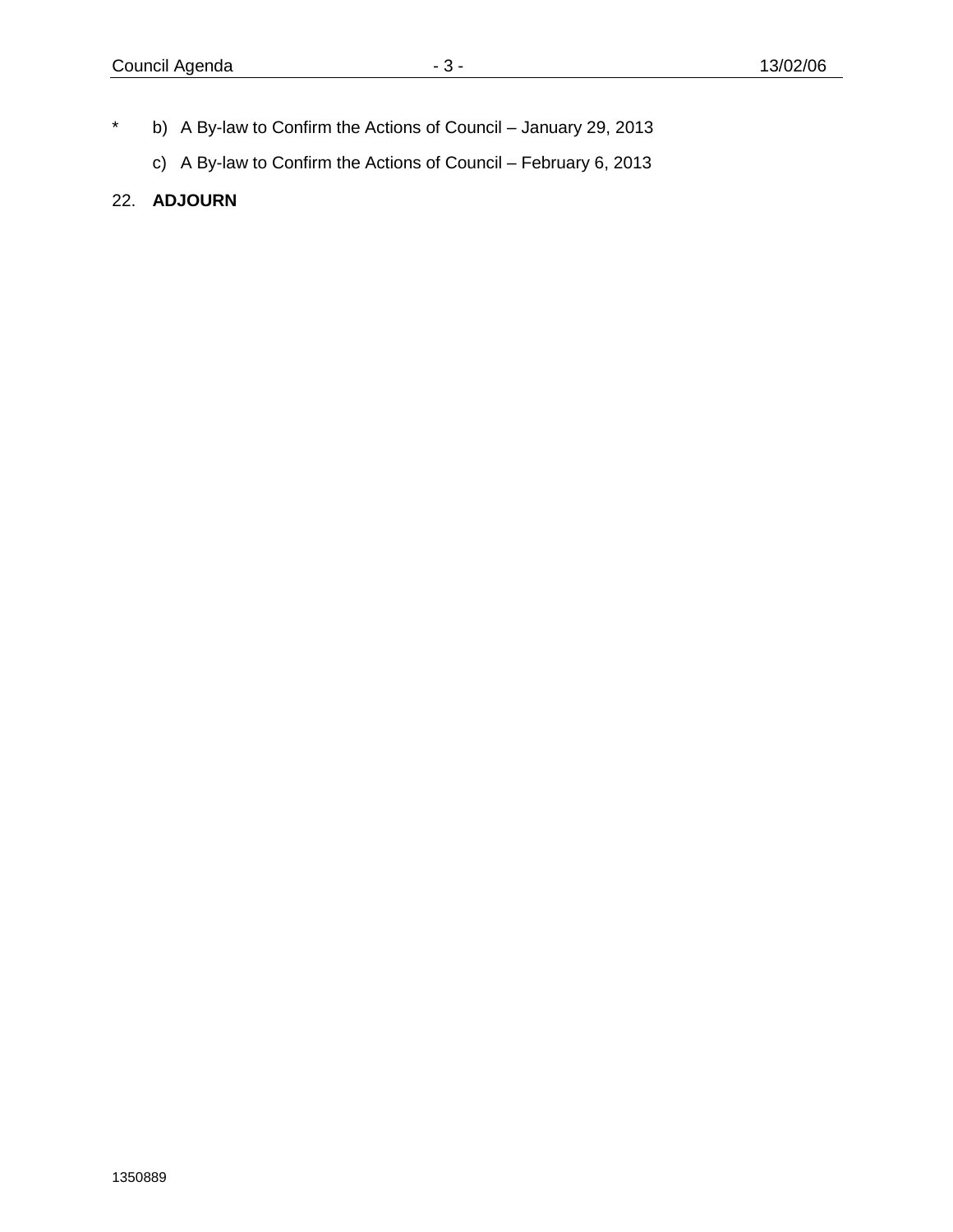### <span id="page-3-0"></span>**THE REGIONAL MUNICIPALITY OF WATERLOO PLANNING AND WORKS COMMITTEE**

### **Summary of Recommendations to Council**

The Planning and Works Committee recommends as follows:

- 1. THAT the Regional Municipality of Waterloo install pedestrian traffic control signals, during the reconstruction and widening of Weber Street (Regional Road 8), between College Street and Guelph Street, in the City of Kitchener. [E-13-016]
- 2. THAT the Region of Waterloo endorse a practice of enhancing accessibility at intersections and roundabouts in the Region of Waterloo as outlined in Report E-13-014, dated January 29, 2013.
- 3. THAT the Regional Municipality of Waterloo take no action on Report E-13-017, Proposed Removal of Heavy Truck Restriction on Bleams Road (Regional Road 56) Between Homer Watson Boulevard (Regional Road 28) and Fischer-Hallman Road (Regional Road 58), City of Kitchener.
- 4. THAT the Regional Municipality of Waterloo initiate an Environmental Assessment Study to improve pedestrian access to transit to the Hanson/Hayward Avenue Industrial and Alpine Village Areas, City of Kitchener, as described in Report No. P-13-008, dated January 29, 2013.
- 5. THAT the Region of Waterloo accept P-13-003, Monthly Report of Development Activity for December 2012, dated January 29, 2013.
- 6. THAT The Regional Municipality of Waterloo direct and authorize the Regional Solicitor to take the following actions with respect to the expropriation of lands for the reconstruction of Bloomingdale Road between Kraft Drive and Bridge Street, in the City of Kitchener, in the Region of Waterloo as detailed in report CR-RS-13-009 dated January 29, 2013:
	- 1. Complete application(s) to the Council of the Regional Municipality of Waterloo, as may be required from time to time, for approval to expropriate land, which is required for the reconstruction of Bloomingdale Road and described as follows:

#### **Fee Simple Partial Taking:**

- 1. Lot 25 Small Lots N of Hornings Tract, Kitchener being Part 8 on 58R-17403; PIN 22302-0103 (66 Bloomingdale Road North, Kitchener);
- 2. Lot 21 Small Lots N of Hornings Tract, Kitchener being Part 4 on 58R-17403; PIN 22302-0107 (52 Bloomingdale Road North, Kitchener);
- 3. Lot 18 Small Lots N of Hornings Tract, Kitchener being Part 1 on 58R-17403; PIN 22302-0110 (40 Bloomingdale Road North, Kitchener)
- 4. Lot 22 Small Lots N of Hornings Tract, Kitchener being Part 5 on 58R-17403;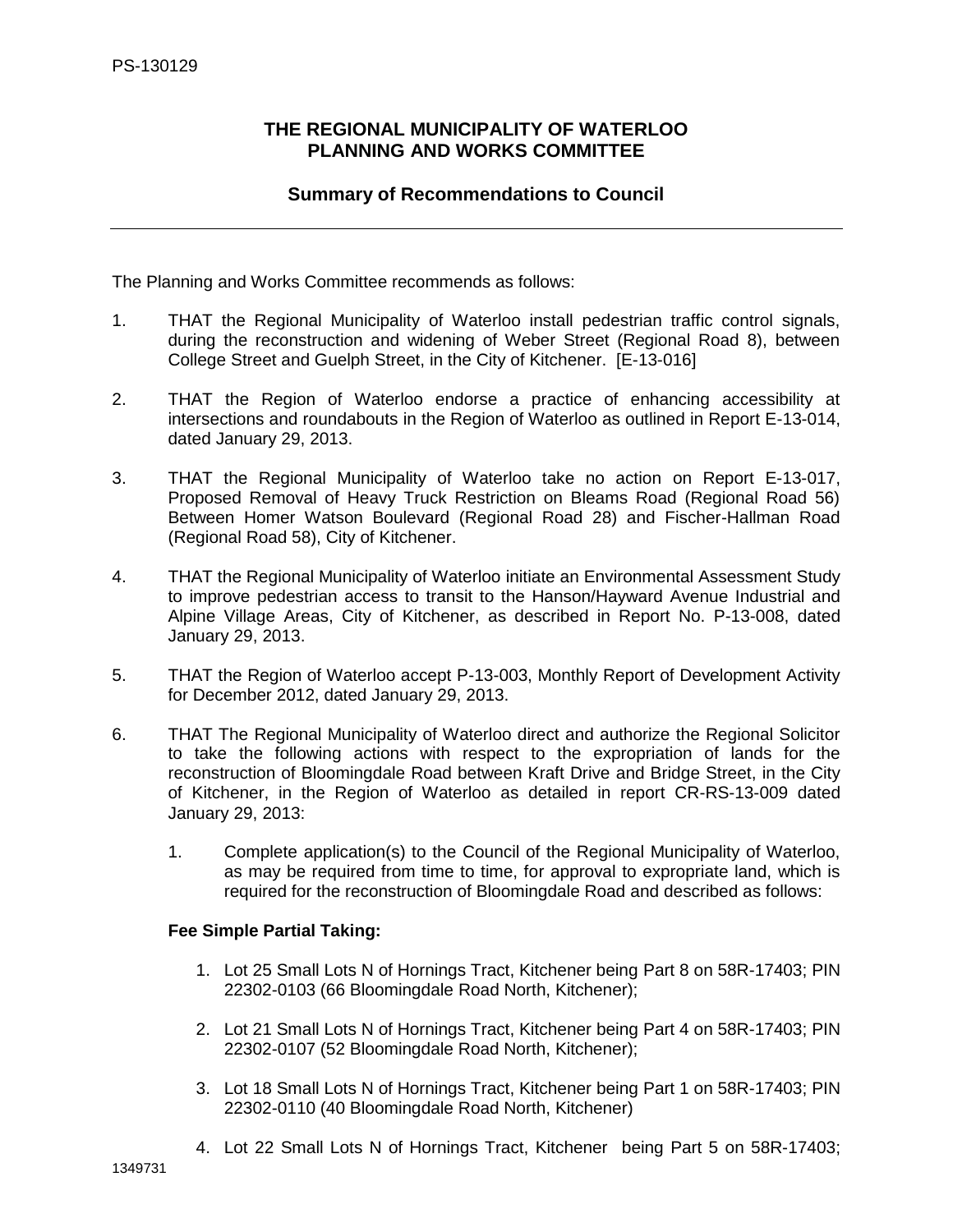PIN 22302-0106 (54 Bloomingdale Road North, Kitchener);

- 5. Lot 19 Small Lots N of Hornings Tract, Kitchenerbeing Part 2 on 58R-17403; PIN 22302-0109 (44 Bloomingdale Road North, Kitchener)
- 6. Lot 20 Small Lots N of Hornings Tract, Kitchenerbeing Part 3 on 58R-17403; PIN 22302-0108 (48 Bloomingdale Road North, Kitchener);
- 7. Lot 31 Small Lots N of Hornings Tract; Part Lot 32 Small Lots N of Hornings Tract, Kitchener as in 657148 being Part 10 on 58R-17403; PIN 22302-0100 (88 Bloomingdale Road North, Kitchener);
- 8. Lot 23 Small Lots N of Hornings Tract, Kitchenerbeing Part 6 on 58R-17403; PIN 22302-0105 (58 Bloomingdale Road North, Kitchener);
- 9. Part Lot 71, German Company Tract, Township of Waterloo; Woolwich as in 1268832 being Part 5 on 58R-17402; PIN 22710-0140 (155 Bloomingdale Road, Kitchener);
- 10. Part Lot 39, Small Lots N of Hornings Tract, Kitchener as in 1211424 being Part 3 on 58R-17402; PIN 22301-0004 (130 Bloomingdale Road North, Kitchener);
- 11. Part Lot 38 Small Lots N of Hornings Tract, Kitchener; Part Lot 39 Small Lots N of Hornings Tract, Kitchener as in 968521being Part 2 on 58R-17402; PIN 22301-0005 (126 Bloomingdale Road North, Kitchener);
- 12. Part Lot 37 Small Lots N of Hornings Tract, Kitchener; Part Lot 38 Small Lots N of Hornigns Tract, Kitchener as in 746418 being Part 1 on 58R-17402; PIN 22301-0006 (122 Bloomingdale Road North, Kitchener);
- 13. Part Lot 32 Small Lots N of Hornings Tract, Kitchener as in 1553512 being Part 11 on 17403; PIN 22302-0099 (92 Bloomingdale Road North, Kitchener);
- 14. Part Lot 39 Small Lots N of Hornings Tract, Kitchener as in 542388being Part 4 on 58R-17402; PIN 22301-0003 (134 Bloomingdale Road North, Kitchener);
- 2. Serve notices of the above application(s) required by the Expropriations Act;
- 3. Forward to the Chief Inquiry Officer any requests for a hearing that may be received;
- 4. Attend, with appropriate Regional staff, at any hearing that may be scheduled;
- 5. Discontinue expropriation proceedings or any part thereof, in respect of the above described lands, or any part thereof, upon the registration on title of the required documentation to complete a transaction whereby the required interests in the lands are conveyed; and
- 6. Do all things necessary and proper to be done, and report thereon to Regional Council in due course.
- 7. THAT Council of the Regional Municipality of Waterloo approve the expropriation of lands for the purpose of reconstruction of Weber Street West between College Street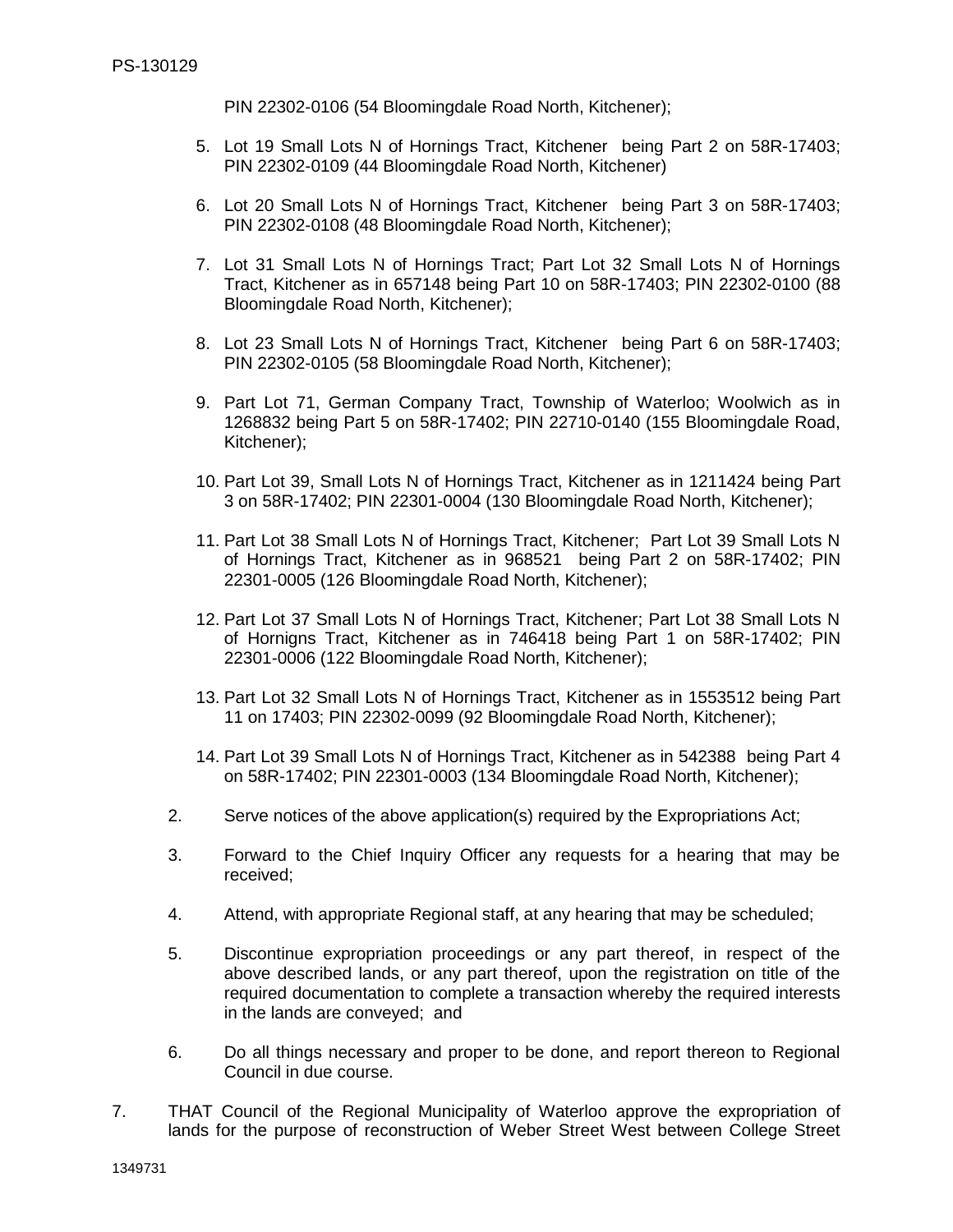and Guelph Street, in the City of Kitchener, in the Region of Waterloo as detailed in Report CR-RS-13-010 dated January 29, 2013, described as follows:

#### **Fee Simple Partial Taking:**

- 1. Part of Lot 8, Plan 373 being Parts 4 and 5 on 58R-17416, City of Kitchener, PIN 22332-0021 (LT) (306 Guelph Street, Kitchener);
- 2. Part of Lot 8, Plan 373 being Part 6 on 58R-17416, City of Kitchener, PIN 22325- 0009 (LT) (307 Guelph Street, Kitchener);
- 3. Part of Lot 8 Plan 373 being Part 11 on 58R-17416, City of Kitchener, PIN 22326- 0174 (LT) (26 Blucher Street, Kitchener);
- 4. Part of Lot 8, Plan 373 being Part 2 on 58R-17416, City of Kitchener, PIN 22332- 0019 (LT) (340 Weber Street West, Kitchener);
- 5. Part Lot 8, Plan 373 being Part 9 on 58R-17416, City of Kitchener, PIN 22326-0176 (LT) (315 Weber Street West, Kitchener);
- 6. Part of Lot 8, Plan 373 being Part 8 on 58R-17416, City of Kitchener, PIN 22326- 0177 (LT) (319 Weber Street West, Kitchener);
- 7. Part of Lot 8, Plan 373, being Part 3 on 58R-17416, City of Kitchener, PIN 22332- 0020 (LT) (336 Weber Street West, Kitchener);
- 8. Part of Lot 8 Plan 373, being Part 7 on 58R-17416, City of Kitchener, PIN 22326- 0167 (LT) (295 Guelph Street, Kitchener); and
- 9. Part of Lot 8, Plan 373 being Part 1 on 58R-17416, City of Kitchener, PIN22332- 0220 (LT) (348 Weber St. West, Kitchener).

#### **Fee Simple Full Taking:**

- 1. Lot 24, Plan 131, City of Kitchener, PIN 22326-0193 (LT) (269 Weber St W, Kitchener);
- 2. Part Lot 8, Plan 373, City of Kitchener, PIN 22331-0095 (LT) (296 Guelph Street, Kitchener);
- 3. Part Lot 8, Plan 373, City of Kitchener, PIN 22331-0097 (LT) (345 Weber Street West, Kitchener);

AND THAT staff be instructed to register a Plan of Expropriation for the property within three months of the granting of the approval to expropriate the property, as required by the *Expropriations Act;*

AND THAT the registered owners be served with a Notice of Expropriation and a Notice of Possession for the property after the registration of the Plan of Expropriation;

AND THAT if no agreement as to compensation is made with an owner, the statutory Offer of Compensation and payment be served upon the registered owners of the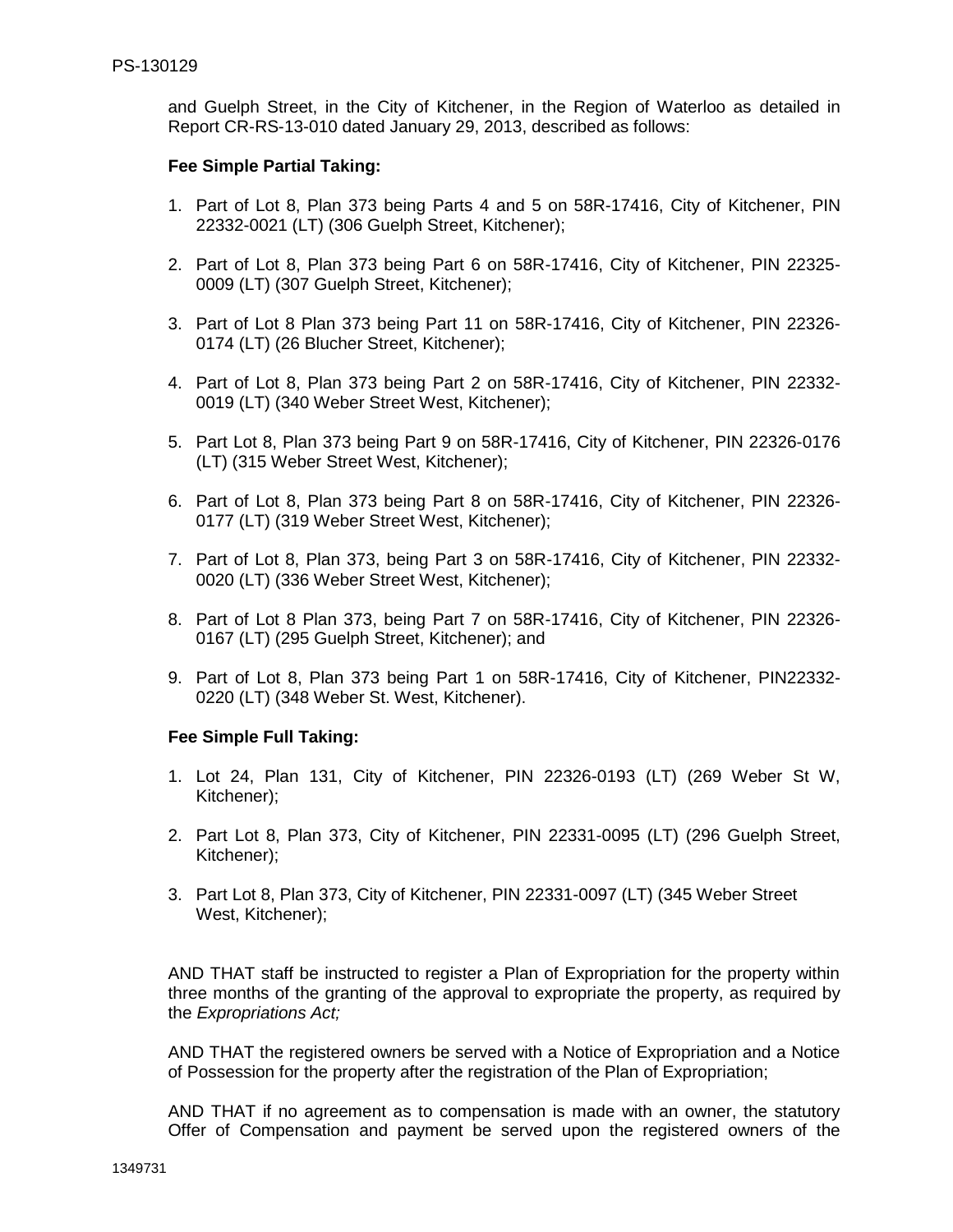property in the amount of the market value of the interests in the land as estimated by the Region's appraiser in accordance with the Expropriations Act;

AND FURTHER THAT the Regional Solicitor be authorized to discontinue expropriation proceedings or any part thereof, in respect of the above described lands, or any part thereof, upon the registration on title of the required documentation to complete the transaction.

- 8. THAT the Region of Waterloo implement a rainwater harvesting promotion campaign in 2013 as detailed in Report E-13-008.1.
- 9. THAT The Regional Municipality of Waterloo enter into a License Agreement with Cambridge and North Dumfries Hydro Inc. effective the 1<sup>st</sup> day of February 2013, for the purpose of the installation, maintenance and operation of radio repeater equipment on the Inverness Water Tower (the "Tower"), in the City of Cambridge, as per Report E-13- 015, dated January 29, 2013, to the satisfaction of the Regional Solicitor and that the Commissioner of Transportation and Environmental Services be authorized to execute the same.
- 10. THAT Report No. P-13-005, dated January 29, 2013, be adopted as Regional Council's formal response to Proposed Amendment 2 to the Provincial Growth Plan for the Greater Golden Horseshoe;

THAT the Ontario Growth Secretariat be requested to use any revised figures on an interim basis only until the initiation in 2016 of the comprehensive review of the Provincial Growth Plan;

AND THAT the Province of Ontario assess the merits of better coordinating and potentially merging other related Provincial policy with the Growth Plan.

11. THAT the Regional Municipality of Waterloo receive Report No. P-13-006, dated January 29, 2013 for information, and endorse the implementation of recommendations from the Heritage Impact Assessment for the King/Victoria Transit Hub, as summarized in this report. Conflict: R. Deutschmann

12. THAT Regional Council submit Report No. P-13-012, dated January 29, 2013, as its comments on the proposed wind turbine project in the County of Perth.

AND THAT this report be forwarded to the Conestogo Wind Power Project proponent and to the County of Perth.

13. THAT the Regional Municipality of Waterloo request the Province of Ontario establish a Task Force to expand on the current GO rail service mandate by examining the potential deployment of interregional rail services to link commuters with employment opportunities, colleges and universities in the major urban growth centres of Waterloo Region, Guelph and other communities in Southern Ontario, as described in Report No. P-12-008, dated January 29, 2013;

AND THAT the Regional Municipality of Waterloo formally request Metrolinx continue to plan and advance the additional rail passenger service to Waterloo Region identified in this report.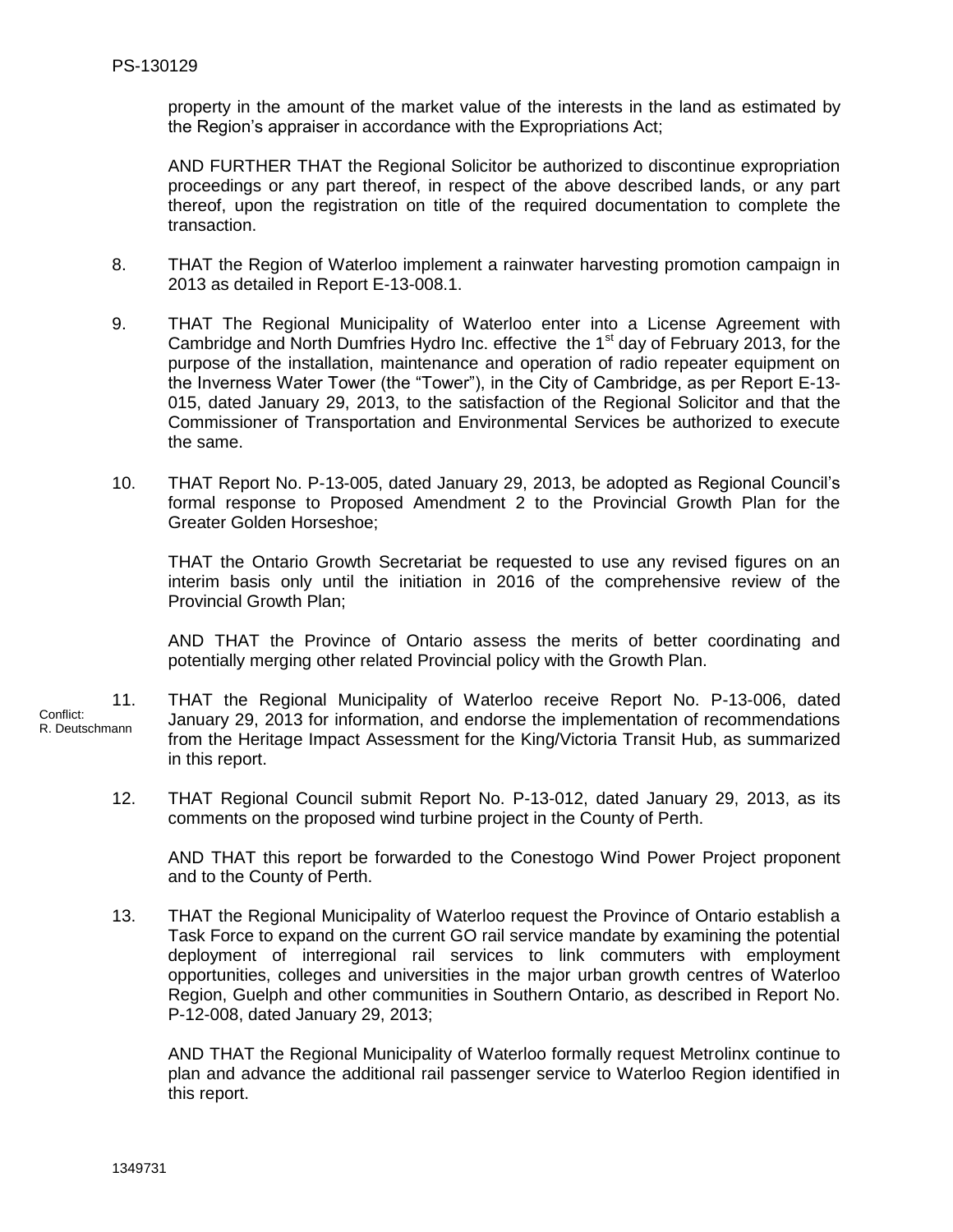- 14. THAT the Regional Municipality of Waterloo take the following action regarding the Region's Brownfields Financial Incentive Program, as described in Report No. P-13- 004/F-13-007, dated January 29, 2013:
	- a) Approve a sustainable, long term funding model for the financing of the Regional portion of Tax Increment Grant approvals based on funding the grant from the incremental tax revenue following remediation and redevelopment;
	- b) Approve the allocation of \$250,000 from the 2013 Regional Smart Growth Initiative Capital Budget to provide additional funding for the Phase Two Environmental Site Assessment Grant program;
	- c) Delegate authority for Phase Two Environmental Site Assessment grant approvals to the Chief Financial Officer and the Commissioner of Planning, Housing and Community Services, or their respective designates, jointly and;
	- d) Direct staff to continue reviewing the Brownfield Financial Incentive Program and report back in the latter part of 2013 with recommendations for program refinements that further align the program with Regional priorities, in consultation with the Area Municipalities.
- 15. THAT the Regional Municipality of Waterloo:
	- a) declare an easement interest in the lands described as Part Lot 102, German Company Tract, being Part 1, Reference Plan 58R-17685, part of PIN 22254-0193 (LT), in the Township of Woolwich surplus to the needs of the Region, as detailed in Report No. CR-RS-13-001/E-13-018 dated January 8, 2013, and provide the standard public notification as required by the Region's property disposition by-law; and
	- b) approve, enter into an Agreement for, and execute all documentation related to, the conveyance of a permanent easement to Waterloo North Hydro Inc., for the sum of \$1.00, for the installation and maintenance of hydro equipment over the lands described as Part Lot 102, German Company Tract, being Part 1, Reference Plan 58R-17685, part of PIN 22254-0193 (LT), in the Township of Woolwich as detailed in Report No. CR-RS-13-001/E-13-018 dated January 8, 2013, pursuant to the Region's property disposition by-law and the satisfaction of the Regional Solicitor.
- 16. THAT the Regional Municipality of Waterloo approve the revised construction phasing for the widening of Ira Needles Boulevard from Highview Drive to Erb Street including the advancement of \$5.8 million in funding from 2015 to 2014, all as outlined in report E-13-006.1.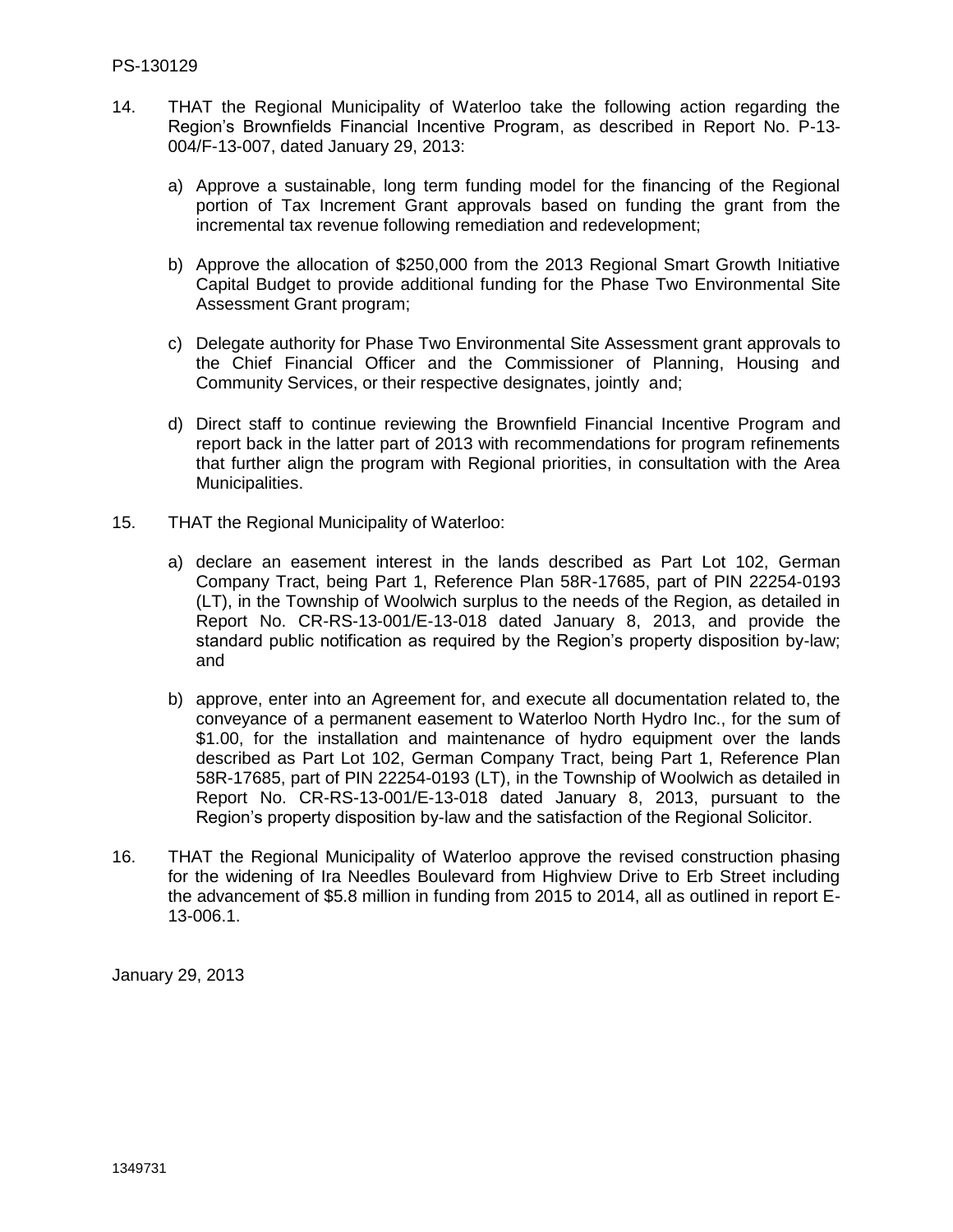### <span id="page-8-0"></span>**THE REGIONAL MUNICIPALITY OF WATERLOO PLANNING AND WORKS COMMITTEE**

### **Summary of Closed Recommendations to Council**

The Planning and Works Committee recommends as follows:

- 1. THAT The Regional Municipality of Waterloo approve the costs settlement in regard to the expropriation proceeding of T.G. Hammond Limited and Graham Energy Limited v. The Regional Municipality of Waterloo, wherein the Region pays T.G. Hammond Limited and Graham Energy Limited the total sum of \$979,355, plus tax if applicable.
- 2. THAT The Regional Municipality of Waterloo approve the costs settlement in regard to the expropriation proceeding of 1231 Shantz Station Road Inc. and Greenhorizons Group of Farms Limited v. The Regional Municipality of Waterloo, wherein the Region pays 1231 Shantz Station Road Inc. and Greenhorizons Group of Farms Limited the total sum of \$247,873, inclusive of tax.
- 3. THAT The Regional Municipality of Waterloo approve the settlement with Anna Correia, operating as Press Box Sports Lounge, for the total amount of \$324,353.70, inclusive of costs and HST, in relation to the expropriation of the Ms. Correia's leasehold interest at 100 Victoria Street, Kitchener.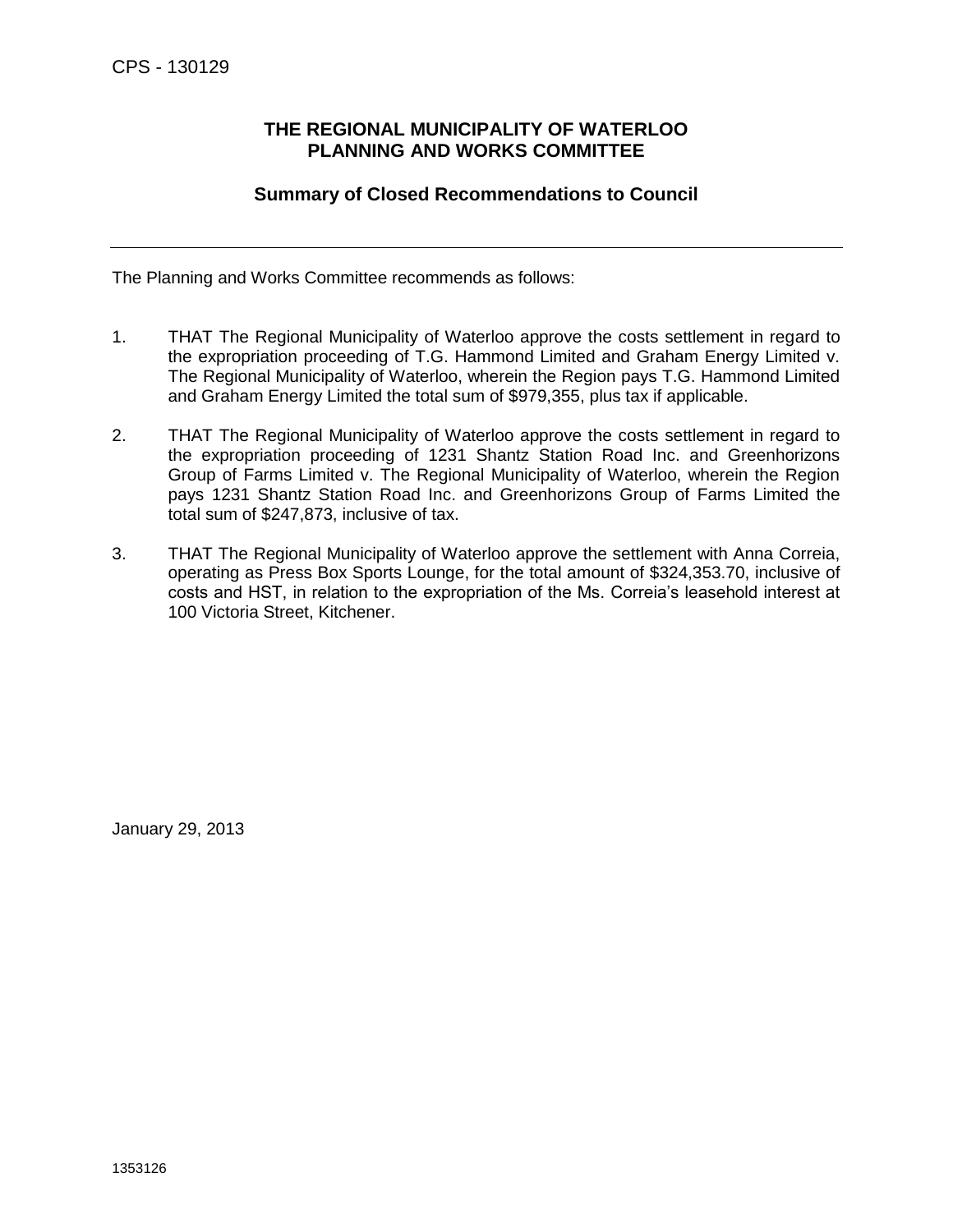### <span id="page-9-0"></span>**THE REGIONAL MUNICIPALITY OF WATERLOO ADMINISTRATION AND FINANCE COMMITTEE**

### **Summary of Recommendations to Council**

The Administration and Finance Committee recommends as follows:

- 1. THAT the Regional Municipality of Waterloo approve payment of the 2013 membership fees in the amount of \$68,321.57 for the Federation of Canadian Municipalities and \$10,824.63 including all applicable taxes for the Association of Municipalities of Ontario. [F-13-004]
- 2. THAT the Regional Municipality of Waterloo approve \$37,025.69 in accounts receivable write-offs for the year ended December 31, 2012 as set out in Report F-13-005.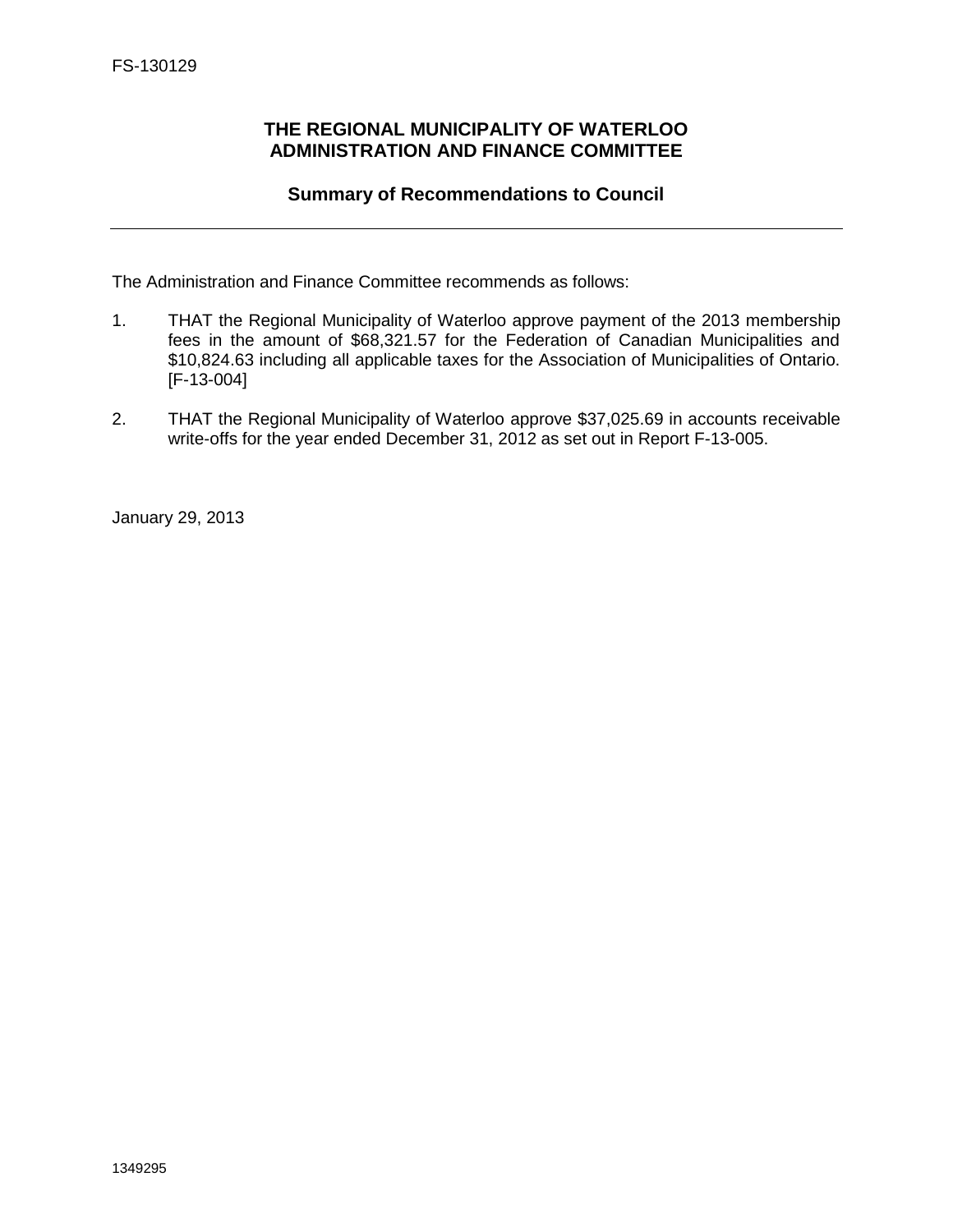### <span id="page-10-0"></span>**THE REGIONAL MUNICIPALITY OF WATERLOO COMMUNITY SERVICES COMMITTEE**

### **Summary of Recommendations to Council**

The Community Services Committee recommends as follows:

1. WHEREAS municipal governments are the front-line providers of services and programs of community safety such as policing and emergency services as well as support services for offenders, sentenced to prison, when they return to their home communities;

AND WHEREAS new federal legislation, including the Safe Streets and Communities Act, is expected to substantially increase costs to public safety, enforcement and corrections at all orders of government;

AND WHEREAS in municipalities the legislation is expected to increase the demands on policing resources as well as demands for social, housing, employment and health services for offenders released from prisons and returning to their communities;

AND WHEREAS court delays due to mandatory minimum sentencing and other aspects of the new crime legislation will impact not only victims but also the number of accused on remand in Provincial prisons awaiting trial, where there is little to no access to rehabilitation programs and supports;

AND WHEREAS provinces may be faced with needing to cut other funds including funds for municipalities as a result of bearing the increased costs of incarceration in their facilities; and

AND WHEREAS evidence-based, comprehensive and integrated crime prevention, and safe alternatives to judicial and custodial options, such as restorative justice and alternative sentencing options (drug treatment and mental health courts, community service orders, fine option programs etc.) have proven not only to be effective in reducing crime but also effective in reducing the costs to police and other municipally delivered public safety services;

AND WHEREAS municipal governments recognize that they have a vital role in engaging in discussions on correctional issues that affect community safety both broadly and directly within their jurisdiction;

BE IT RESOLVED THAT the Regional Municipality of Waterloo submit for consideration to the Federation of Canadian Municipalities (FCM) that they pass a resolution calling on the federal government to provide a rigorous cost-benefit analysis of the impact of increased and extended incarceration and other consequences of the recent crime legislation on community safety, with particular attention to impacts on municipalities as a result of costs in policing and of reintegration of offenders released from prisons into their home communities;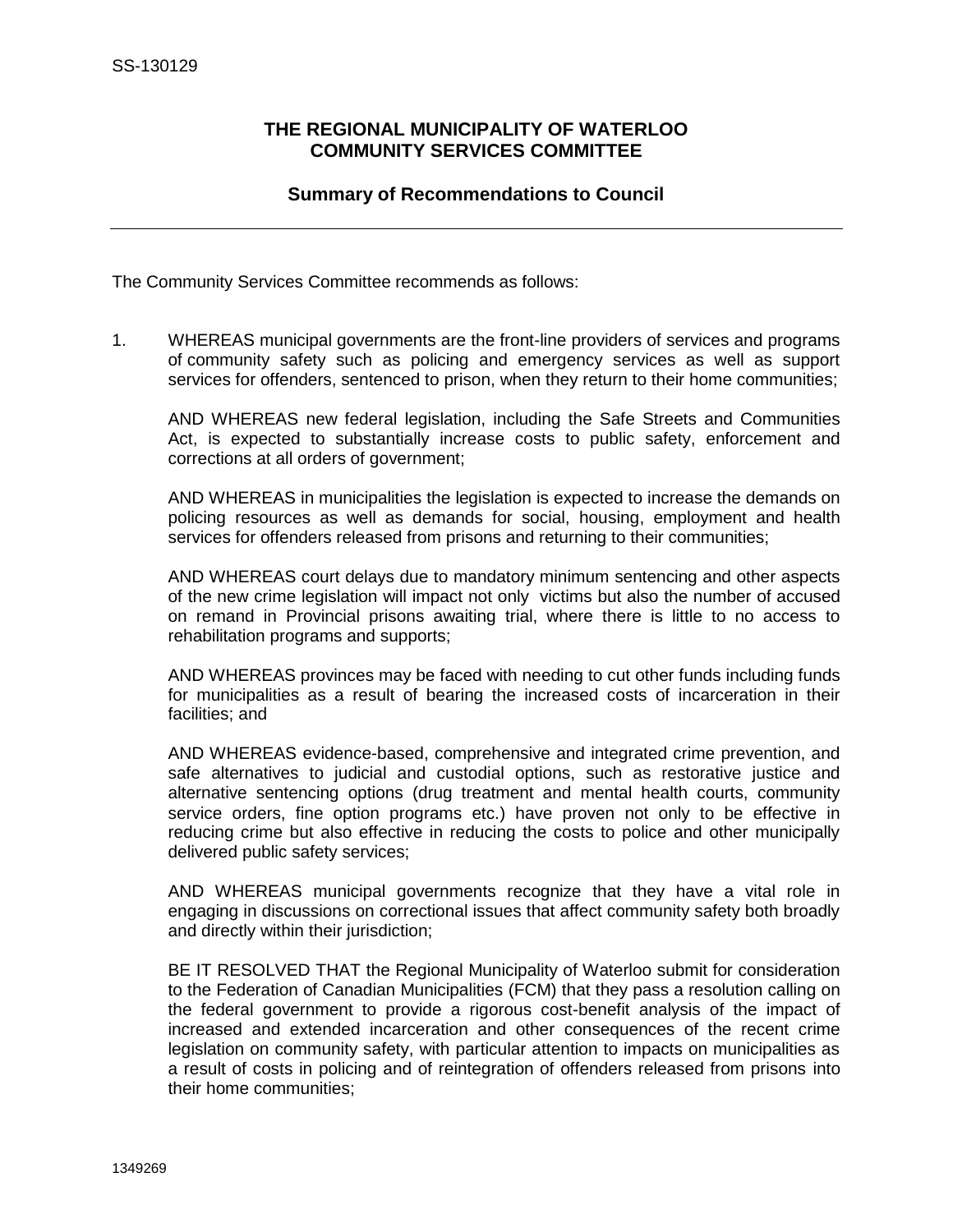AND THAT the proposed FCM resolution urge the federal government to work with all orders of government to continue to strengthen and invest in strategic, successful and proven methods in crime prevention, victim assistance, effective alternatives to judicial and custodial options and support for the effective integration of offenders released from prisons back into our communities;

AND FURTHER THAT the Regional Municipality of Waterloo call on FCM to pass a resolution urging the federal government to respond to all the issues as stated in the above operative clauses. [CPC-13-001]

2. THAT the Regional Municipality of Waterloo approve the 2013 Social Service Grants as set out in Schedule A of F-13-008 dated January 29, 2013;

AND THAT the Regional Municipality of Waterloo approve a Private Homemakers Rate of \$13.20 per hour effective January 1, 2013.

3. THAT the Regional Municipality of Waterloo approve submission of the Region of Waterloo's 2013/14 Community Homelessness Prevention Initiative Investment Plan to the Ministry of Municipal Affairs and Housing;

AND THAT Regional Council delegate approval of future Community Homelessness Prevention Initiative Investment Plans to the Commissioner of Social Services, as outlined in report SS-13-005, dated January 29, 2013.

4. THAT the Regional Municipality of Waterloo approve and submit the attached business case for additional Community Homelessness Prevention Initiative base funding of \$1,175,000 from the Ministry of Municipal Affairs and Housing, as outlined in report SS-13-006, dated January 29, 2013.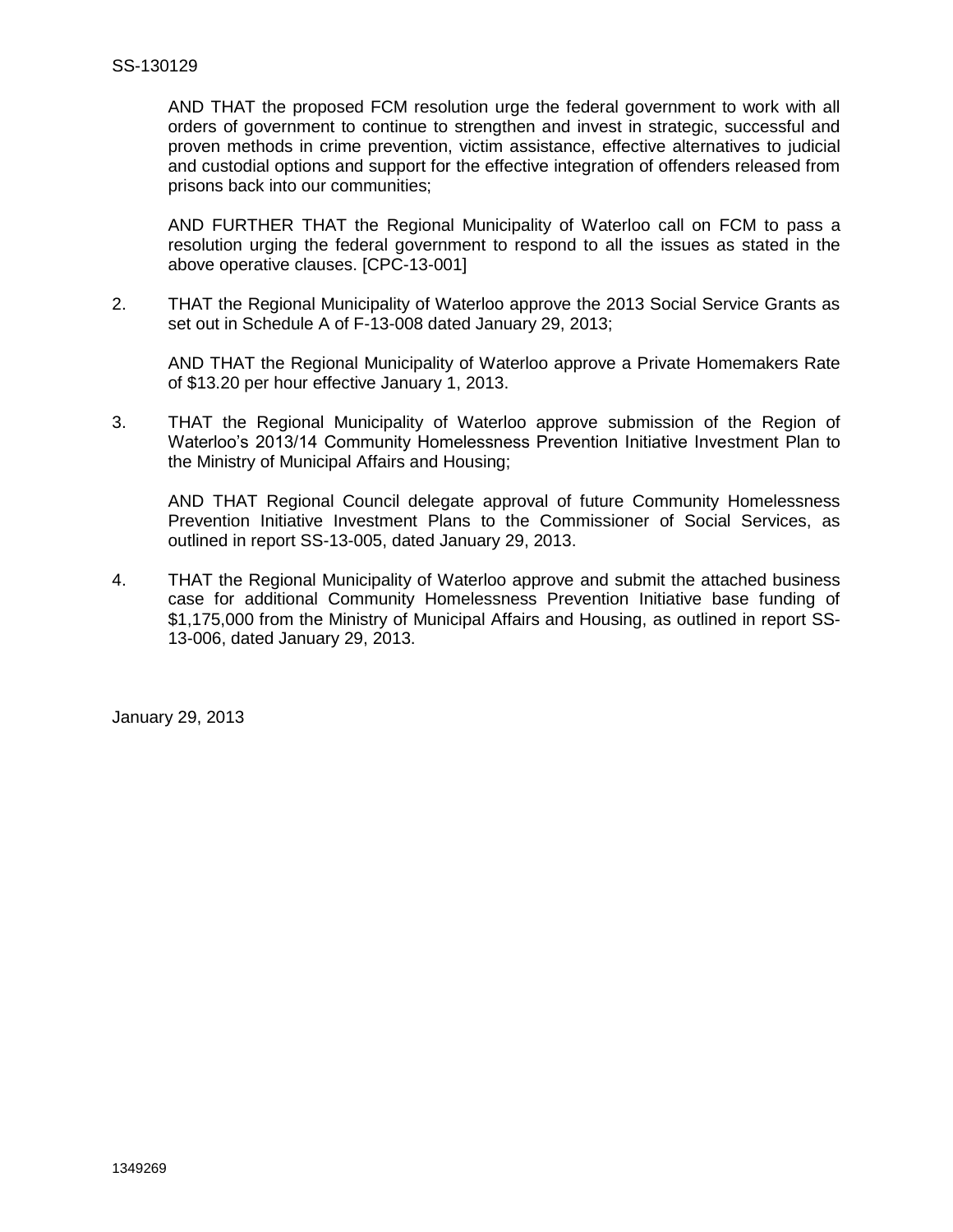### **THE REGIONAL MUNICIPALITY OF WATERLOO COMMUNITY SERVICES COMMITTEE**

### **Summary of Closed Recommendations to Council**

<span id="page-12-0"></span>The Community Services Committee recommends as follows:

- 1. THAT the Regional Municipality of Waterloo, in concert with the County of Wellington, re-appoint the following persons to the Kissing Bridge Trailway Advisory Board for threeyear terms ending December 31, 2015:
	- a) Doug Martin (Lions Club of Elmira nominee);
	- b) Bob Orth (Golden Triangle Snowmobile Club nominee alternate);
	- c) Al Murray (Conestoga-Winterbourne Optimist Club nominee);
	- d) Art Woods (Lions Club of Elmira nominee alternate);
	- e) Nick Wetzel (Golden Triangle Snowmobile Club nominee);
	- f) Jamie Bennett (Conestoga-Winterbourne Optimist Club nominee alternate);
	- g) Derek Kidnie (Linwood and District Lions Club nominee); and
	- h) Glen Martin (Agricultural community representative), subject to his being formally nominated by the Waterloo Federation of Agriculture.
- 2. THAT the Regional Municipality of Waterloo appoint Mr. Glen Scheels and Ms. Jen Vasic as representatives of the general public to the Public Art Advisory Committee for a three year term commencing January 31, 2013 and expiring on December 31, 2015.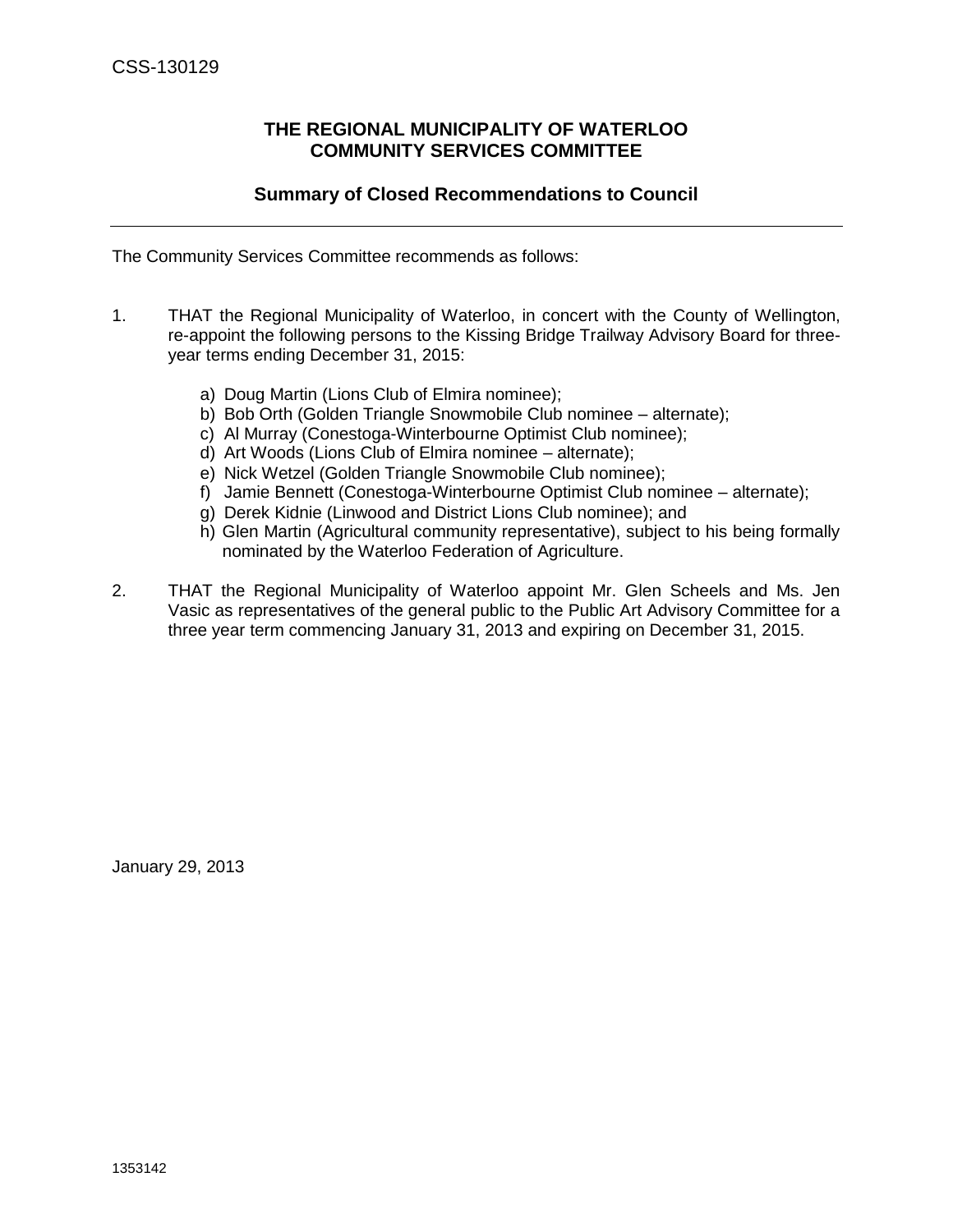<span id="page-13-0"></span>

**REGION OF WATERLOO**

## **CORPORATE RESOURCES Legal Services Facilities Management & Fleet Services**

**TO:** Chair Ken Seiling and Members of Regional Council

**DATE:** February 6, 2013 **FILE CODE:** L07-40

**SUBJECT:** Sale of 14 Erb Street West, Waterloo (WRPS North Division)

### **RECOMMENDATION:**

That the Regional Municipality of Waterloo approve, enter into an Agreement for, and execute all documentation related to the disposition of the lands and buildings described as Lots 2, 3 and 4, East Side of Albert Street and Part of Lots 1, 2, 3 and 4 West Side of King Street North, Plan 491, designated as Part 1 on Reference Plan 58R-5290 being PIN 22375-0092(LT) City of Waterloo, Regional Municipality of Waterloo, being 14 Erb Street West in the City of Waterloo, to 1452101 Ontario Limited for the sum of \$3,100,000.00, exclusive of all applicable taxes, conditional upon completion of the purchaser's due diligence, subject to documentation satisfactory to the Regional Solicitor.

### **REPORT:**

The subject lands at 14 Erb Street West, at the corner of Erb and Albert Streets, in the City of Waterloo were formerly used by the Waterloo Regional Police Service for its North Division. Construction of the new North Division station at 45 Columbia Street, Waterloo is nearing completion with an expected occupancy date of spring 2013. Regional Council approved the surplus declaration of the property in report CR-RS-12-018, dated April 17, 2012.

The Region retained CBRE Limited, a commercial realtor, to assist in the marketing of the property which was conducted through a modified request for proposal process. Initial proposals were received October 31, 2012 with follow up submissions by November 28, 2012. A short-list of 3 proposals were evaluated using comprehensive criteria including the qualifications, experience and proven accomplishments of the proponent, the development concept and its fit with uptown Waterloo development goals, preservation of heritage, property tax status, as well as the offer price and conditions. The proposals were evaluated by a committee comprised of Regional Facilities Management, Legal and Real Estate Services staff, City of Waterloo Planning and Economic Development staff, and staff of CBRE Limited.

Regional staff have negotiated, and recommend for approval, an agreement of purchase and sale with the preferred proponent, 1452101 Ontario Limited, for the purchase of the property for a price of \$3,100,000. The agreement is conditional for 90 days upon the purchaser completing its due diligence inquiries and investigations of the subject property. Following the waiver of the due diligence condition the purchase and sale transaction is scheduled to be completed on June 10, 2013.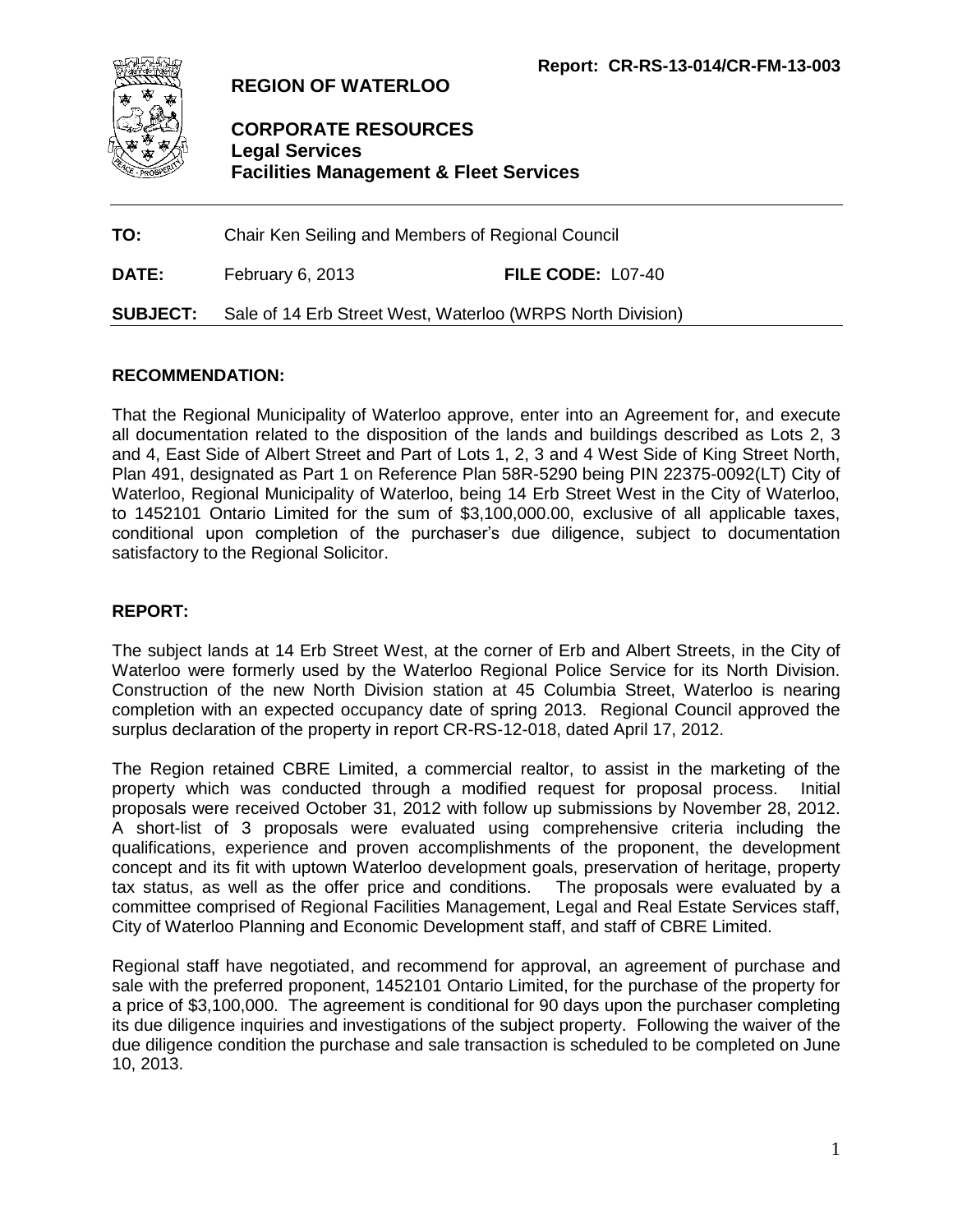#### **CORPORATE STRATEGIC PLAN:**

One of the strategic objectives of Focus Area 2 of the Corporate Strategic Plan is to develop, optimize and maintain infrastructure to meet current and projected needs. The proposed sale of 14 Erb Street West, Waterloo is the disposition of a Regional asset that is surplus to the Region's needs.

#### **FINANCIAL IMPLICATIONS:**

The proceeds of the sale of this property in the amount of \$3,100,000 will be allocated to the new WRPS North Division project as originally planned. While this amount falls just short of the target price of \$3,200,000 in the North Division construction budget, project team staff are currently evaluating options to reduce costs for this project.

#### **OTHER DEPARTMENT CONSULTATIONS/CONCURRENCE:**

Finance staff have reviewed this report and their comments have been included where appropriate.

### **ATTACHMENTS**

NIL

- **PREPARED BY:** *Doug Gilmore*, Manager, Facility Asset Planning *Fiona M. McCrea*, Solicitor, Property
- **APPROVED BY:** *Gary Sosnoski*, Commissioner, Corporate Resources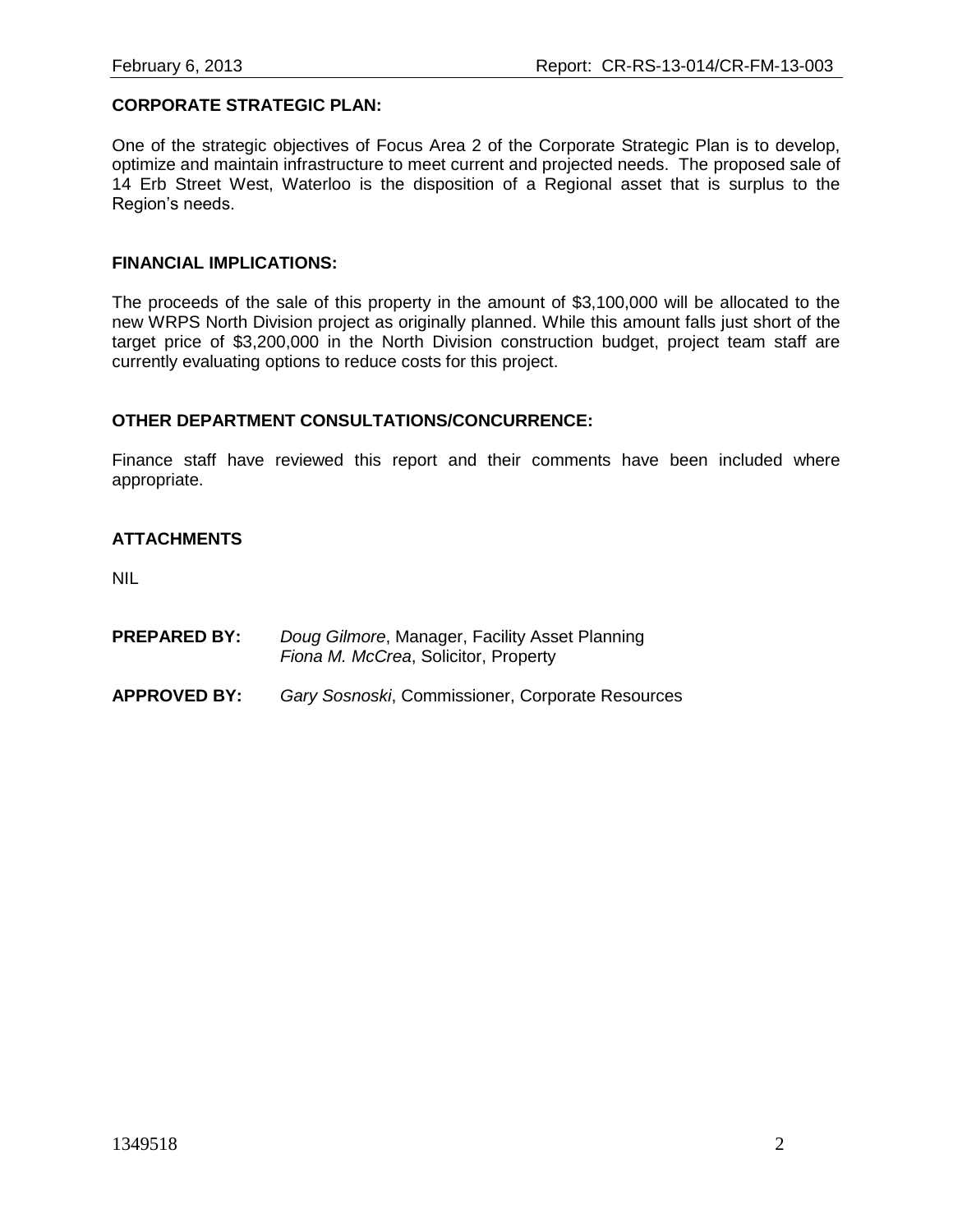<span id="page-15-0"></span>

**REGION OF WATERLOO**

**TRANSPORTATION AND ENVIRONMENTAL SERVICES Rapid Transit**

**TO:** Chair Ken Seiling and Members of Regional Council

**DATE:** February 6, 2013 **FILE CODE:** A02-30/PW

## **SUBJECT: CONESTOGA PARKWAY (HIGHWAY 7/8) LRT OVERPASS DESIGN**

### **RECOMMENDATION:**

THAT the Regional Municipality of Waterloo take the following actions regarding the agreement with Her Majesty the Queen in Right of Ontario Represented by the Minister of Transportation for the Province of Ontario (the "MTO") for design and construction of the Light Rail Transit (LRT) overpass within MTO owned lands under the Conestoga Parkway (Highway 7/8) between Homer Watson Boulevard and Courtland Avenue (the "Overpass") and pursuant to report E-13-022, dated February 6, 2013:

- 1. authorize the Commissioner of Transportation and Environmental Services to enter into an agreement that is satisfactory to the Regional Solicitor with MTO for the design of the Overpass at a cost of up to \$395,690.00 plus applicable taxes;
- 2. approve, in principle, the construction of the Overpass, by the MTO's Contractor, for an estimated project cost of \$8,256,742.00 plus applicable taxes, inclusive of all design, construction, construction impact and administration costs, and conditional upon approval by Council in its unfettered discretion of the final project cost and Overpass design; and
- 3. require staff to report back to Council upon completion of the detailed design work for the Overpass and the determination of the final project cost.

### **SUMMARY:**

The Region of Waterloo is proceeding with the implementation of the rapid transit project with the objective of commencing revenue service in 2017. The approved light rail transit (LRT) alignment extends from Conestoga Mall to Fairview Park Mall via a combination of municipal, Provincial and rail rights-of-way. One of the key interface points in the LRT alignment is where the LRT crosses on MTO lands under Conestoga Parkway (Highway 7/8) between Homer Watson Boulevard and Courtland Avenue.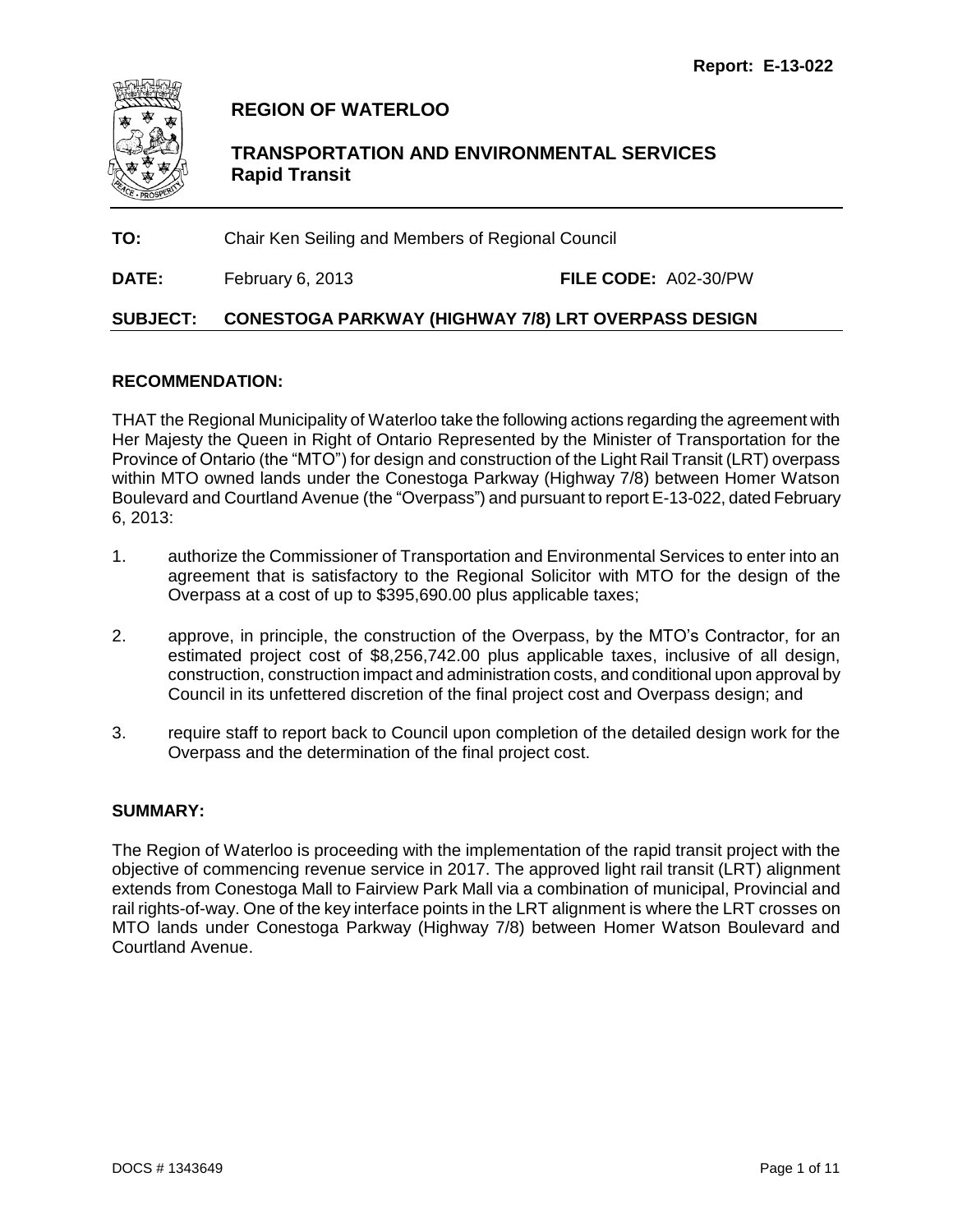

The MTO is currently in the second year of a four year contract to rehabilitate and widen Conestoga Parkway (Highway 7/8) including the structures between Fisher Hallman and Courtland Avenue. The contractor and designer for this project were selected by MTO through a competitive bidding process in compliance with MTO's procurement requirements. These works are currently scheduled for completion in late 2014. Given the MTO work that is underway, but is not planned to begin in the vicinity of the railway crossing until spring 2013, an opportunity exists for the Region to include (for the benefit of the Region) the Overpass in MTO's existing contract via a Change Order to the said contract. The MTO has shown their preliminary support of the Overpass provided it is approved by the Minister of Transportation and is owned and maintained by the MTO. The Region would be responsible for all costs associated with the design, construction and future maintenance of the Overpass.

Staff has reviewed several project delivery options for the Overpass and concluded that it is in the Region's best interest to take advantage of the MTO's current rehabilitation and reconstruction project. This piggy-back approach with the existing MTO project could ultimately serve to reduce overall LRT project costs and construction timing, while minimizing disruption to the traffic on Highway 7/8. Completing the Overpass early and in coordination with the existing MTO project will reduce the potential risk that the LRT project is delayed.

Under this project delivery option, the preliminary design documents along with performance specifications including, but not limited to, project objectives, standards, submittals, approval requirements and schedule would be provided to the MTO. The MTO designer will complete a design for the Overpass under the direction of MTO with complete involvement of Region staff. The MTO would obtain from their existing contractor a lump sum cost to complete the construction of the Overpass. The Region would approve the work plan and cost.

The construction work would be implemented through a Change Order to the MTO's existing contract and would be managed by MTO. The Region will participate throughout the project and oversee the process to make sure that the project is delivered as per the agreement and on time.

MTO and MTO's designer and contractor have provided preliminary construction cost estimates based on a design concept, upon completion of the design a final construction cost will be provided. If this cost is unacceptable to the Region, the Region will, as per conditions of agreement, have the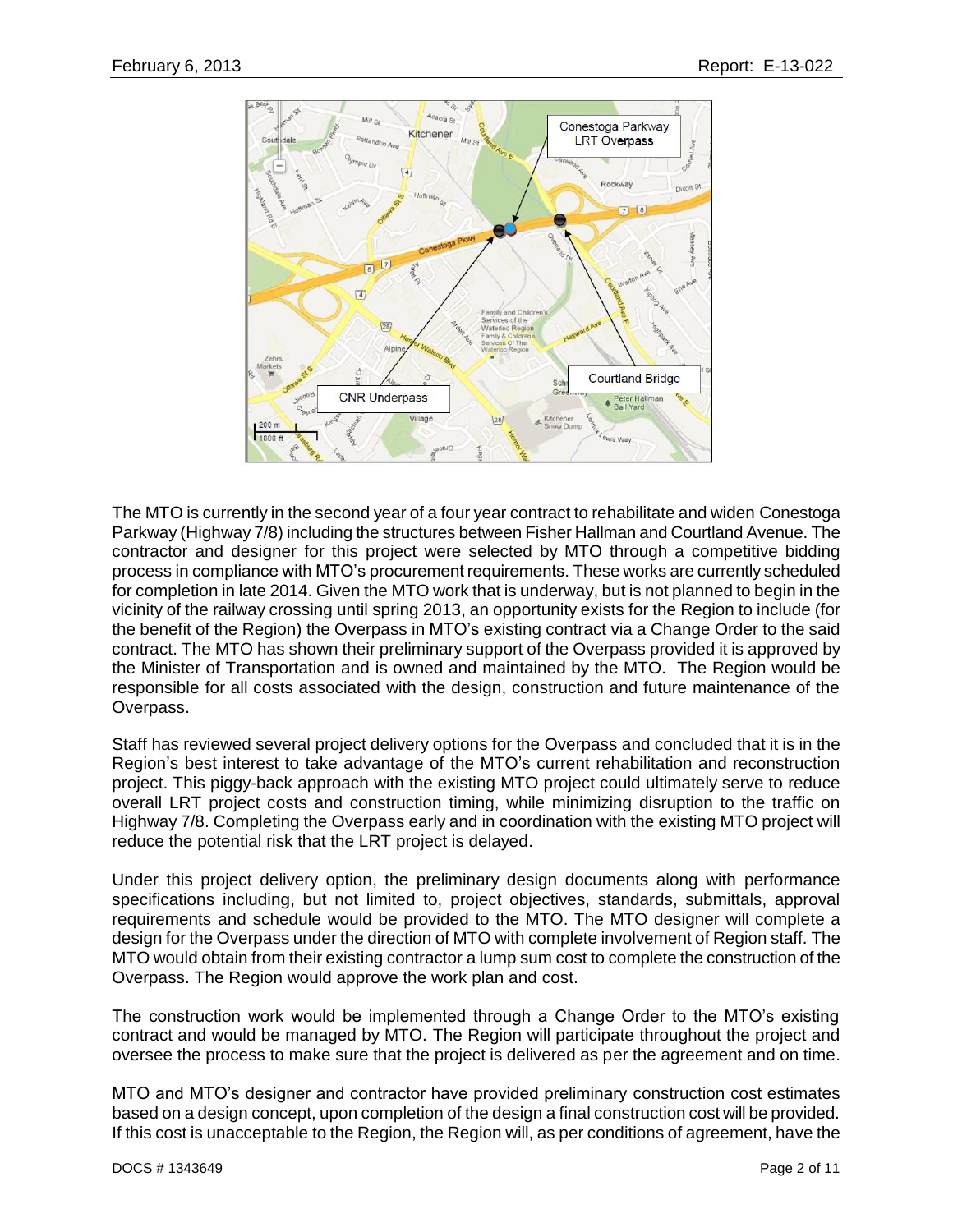right to walk away with the completed design and not complete the construction with the current contractor. The final design can then be provided to a separate contractor for the performance of the construction and related work or added to the DBFOM request for proposal (RFP). In this case, the Region will compensate MTO only for the design costs.

The Region will require MTO to provide from their designer and/or contractor an indemnity in favour of the Region in connection with any and all costs or damages that the Region incurs as a result of the negligence of the said designer and/or contractor.

It should be noted that under Part X, paragraph 24 of the Region's Purchasing By-Law (04-093), the Region is authorized to enter into cooperative or joint arrangements with other governmental bodies such as the MTO for the purchase of goods and/or services where there are economic advantages to doing so, and the methods of acquisition to be used are based on competitive purchasing methods similar to those described in the Region's Purchasing By-law. The MTO's consultant, for the Highway 7/8 reconstruction project, was selected using a competitive bidding process. The MTO's consultant developed a lump sum quote and scope of work (design related activities, geotechnical study and contract drawing revisions) for the overpass design based on the assumptions in MTO's original assignment. The lump sum and scope of work were reviewed by Region staff and the Region's General Engineering Consultant and were found to be reasonable. The design portion of the assignment is approximately 6.5% of the estimated construction cost.

### **Cost Estimates:**

Staff has been working with MTO over the past several months and has successfully developed a working solution and mutually acceptable project development approach. Based on the preferred design option, the MTO has developed a preliminary cost estimate for designing and constructing the Overpass. The following provides the MTO's preliminary cost estimate by component:

| 1) | Construction                |                   | \$4,495,000.00                       |
|----|-----------------------------|-------------------|--------------------------------------|
| 2) | Construction impact         |                   | \$2,150,000.00                       |
| 3) | Design                      |                   | \$395,690.00                         |
| 4) | Construction administration |                   | \$1,216,052.00                       |
|    |                             | <b>Total Cost</b> | \$8,256,742.00 plus applicable taxes |

It is expected that by July 2013, the MTO will submit their final design for Region's approval along with any cost adjustments to the above mentioned total estimated project cost.

If the agreement cannot be reached on the final design and cost, Region will compensate MTO only for the above mentioned design costs of up to \$395,690.00 plus applicable taxes. Region staff will report back to Regional Council for approval to either continue with construction by MTO's contractor or an alternate approach.

### **REPORT:**

#### **1) Background**

In June 2011, Council approved the technology, route, stations, staging and funding of Stage 1 of the Region's rapid transit project. As part of Stage 1, 19 kilometers of light rail will be constructed from Conestoga Mall to Fairview Park Mall.

One of the key interface points in the LRT alignment is where the LRT crosses on MTO lands under Conestoga Parkway (Highway 7/8) between Homer Watson Boulevard and Courtland Avenue. This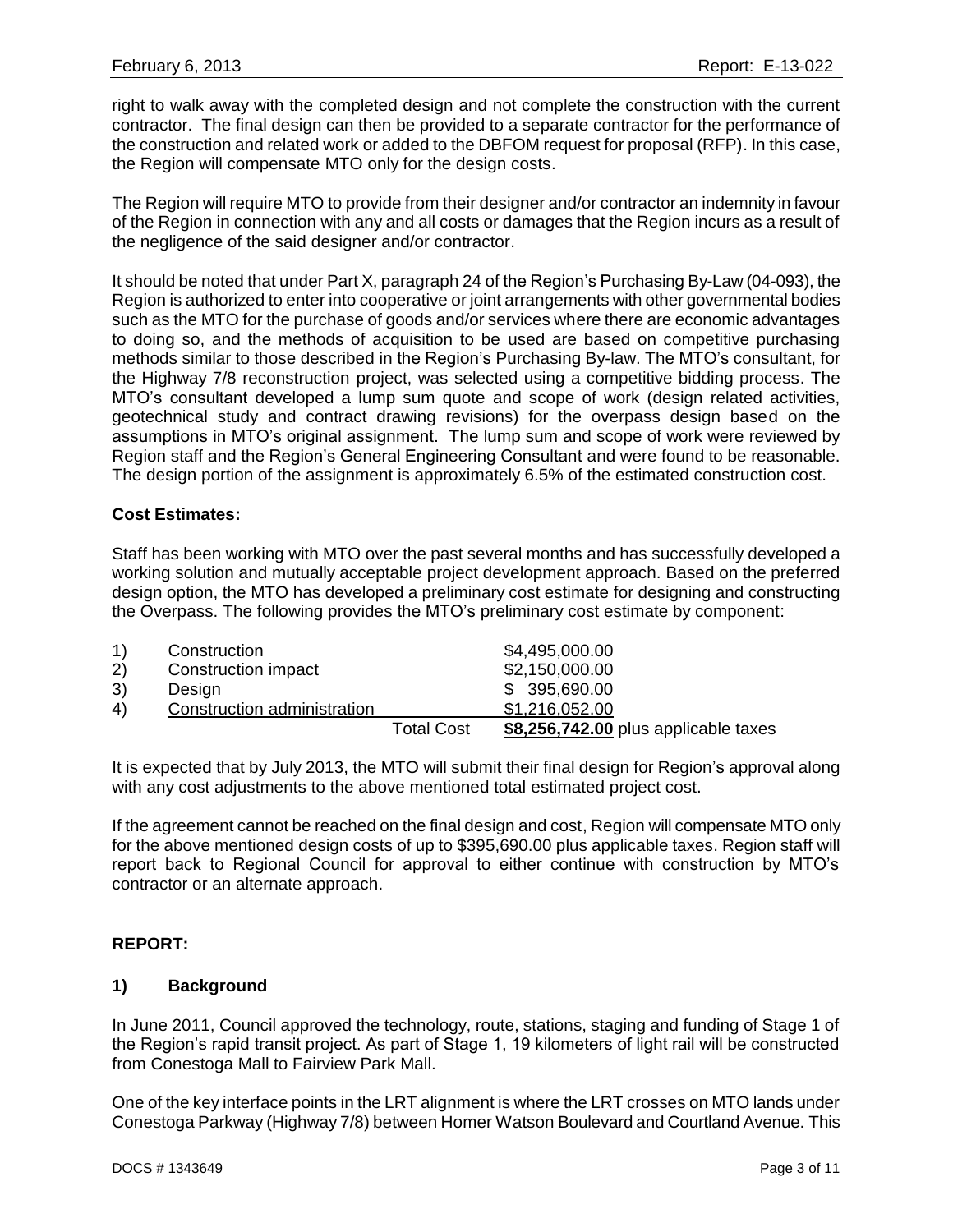existing bridge carries Conestoga Parkway over one CNR track and is a single-span, rigid-frame concrete structure, built in 1967. This existing structure is not wide enough to accommodate CNR tracks and the planned LRT line.

### **2) Project Delivery Options for Highway 7/8 LRT Overpass**

The three (3) project delivery options considered for the Highway 7/8 Overpass are described below.

#### **Option 1: Construction of the Overpass as a Change Order to the Existing MTO Contract**

Under this project delivery option, the preliminary design documents along with performance specifications including, but not limited to, project objectives, standards, submittals, approval requirements and schedule would be provided to the MTO. The MTO would obtain from their existing contractor a lump sum cost to meet the Region's specifications including completing the design and construction of the Overpass. The Region would approve the work plan and cost recognizing that some cost adjustments may be required as the design is advanced to completion.

Furthermore, as part of this process, MTO will require Ministerial approval and need to initiate a change order to their existing contract in order to include the Overpass. MTO will also manage design and construction activities; the Region will participate throughout the project and oversee the process to make sure that the project is delivered as per the agreement and on time. This delivery approach complies with the Part X, paragraph 24 of the Region's Purchasing By-Law (04-093) wherein the Region is authorized to enter into cooperative or joint arrangements with other governmental bodies such as the MTO for the purchase of goods and/or services where there are economic advantages to doing so, and the methods of acquisition to be used are based on competitive purchasing methods similar to those described in the Region's Purchasing By-law. The MTO's consultant, for the Highway 7/8 reconstruction project, was selected using a competitive bidding process. The MTO's consultant developed a lump sum quote and scope of work (design related activities, geotechnical study and contract drawing revisions) for the overpass design based on the assumptions in MTO's original assignment. The lump sum and scope of work were reviewed by Region staff and the Region's General Engineering Consultant and were found to be reasonable. The design portion of the assignment is approximately 6.5% of the estimated construction cost.

It is expected that by July 2013, the MTO will submit their final design for the Region's approval along with any cost adjustments to the total estimated project cost of \$8,256,742 plus applicable taxes. If an agreement on the cost adjustments cannot be reached with the MTO, the Region will have the right to walk away with the design. The Region than can seek bids from third parties (via competitive bidding process) for the construction of the Overpass. The design could also be included in the DBFOM request for proposal (RFP) package as an addendum.

The Region will require MTO to provide from their designer and/or contractor an indemnity in favour of the Region in connection with any and all costs or damages that the Region incurs as a result of the negligence of the said designer and/or contractor.

#### **Benefits**

- Efficiencies generated by employing the existing MTO design team to provide input into the  $\bullet$ Overpass design and staging as part of the ongoing construction.
- Accelerating the Overpass work, this will serve as a ground breaking event for the LRT  $\bullet$ project.

Subject to the level of design required for pricing, the schedule could be advanced with phased submittals to allow for early acquisition of long lead components (pre-cast box girders, etc.).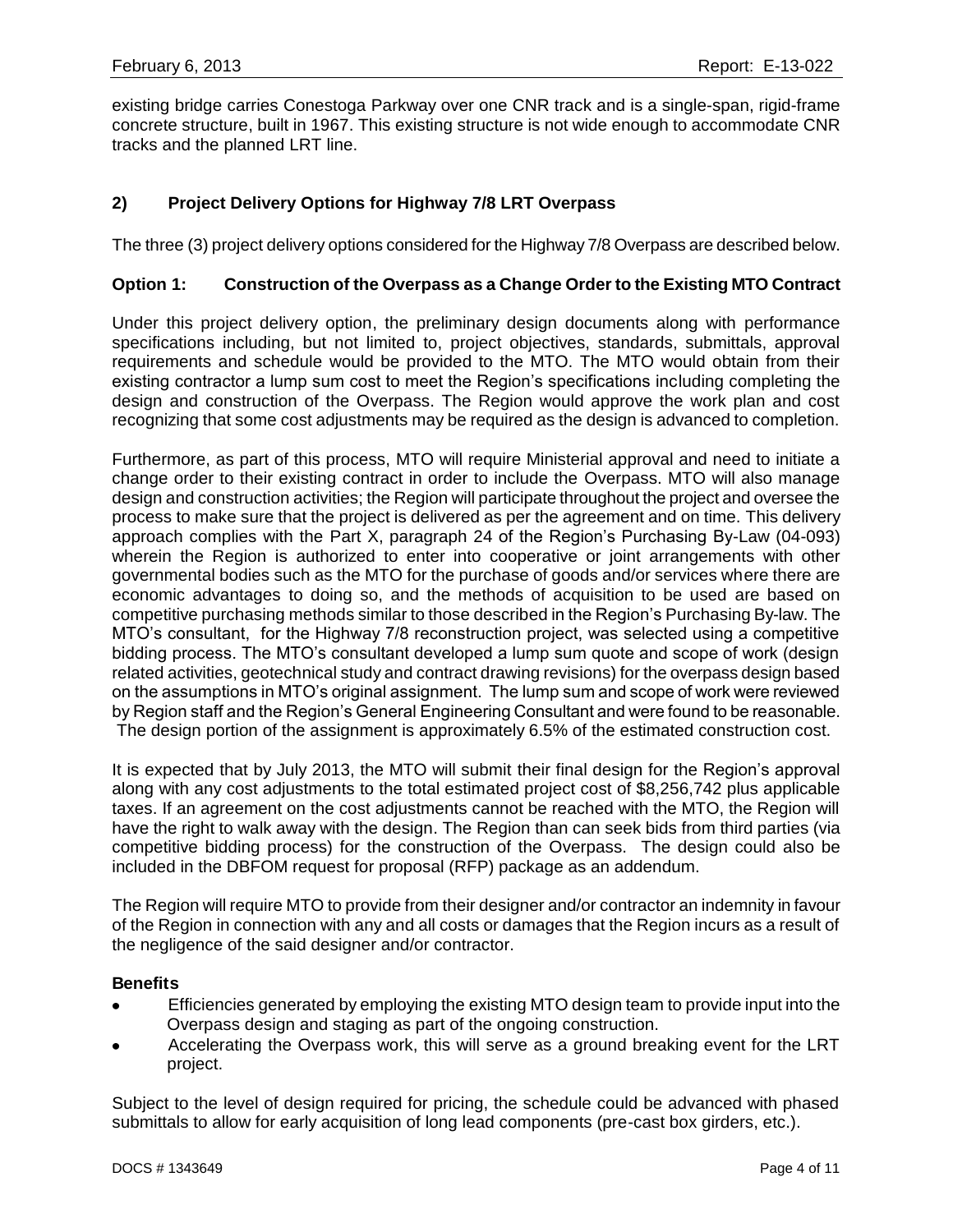#### **Risks**

The final construction costs would not be fully developed prior to Council approval of the subject report (E-13-022). Council will have the opportunity to approve final construction costs following the completion of the design.

#### **Option 2: Construction of the Overpass with a Design-Bid-Build Approach**

For this option, the Region would prepare complete contract documents including design drawings and specifications for submittal under a construction tender. The contractor's price for this option would typically be a lump sum cost. Under this project delivery option, the Region will, in coordination with the MTO, manage project design and construction activities.

The overpass is within MTO lands and traverses under an existing Provisional highway (Highway 7/8) and approvals from the MTO will be required.

#### **Benefits**

- Region will have greater control over project costs, schedule and quality.
- This will minimize the risk cost allowance, by the contractor, for project unknowns.
- More familiar process to MTO.  $\bullet$

#### **Risks**

- Subject to the construction schedule, there may be a risk of project delay due to design and pricing.
- Coordination with the MTO's contractor for the existing Highway 7/8 project may be  $\bullet$ challenging.
- Potential for delay to the DBFOM contractor is higher.
- Impacts on the travelling public may be extended over a longer period of time.

#### **Option 3: Design and Construction of the Overpass included in the DBFOM Contract**

For this option, all the design and construction work will be done by the DBFOM consortium. The MTO's existing project end date and the Region's project start date will be coordinated to minimize disruptions to the travelling public.

The risk associated with the design and construction would be delegated to the DBFOM consortium as they will be providing the project design and construction.

Since, the Overpass is within MTO lands and traverses under an existing Provisional highway (Highway 7/8), necessary approvals from the MTO will required.

#### **Benefits**

- Region will have greater control over project costs, schedule and quality.
- As part of the larger LRT project, the cost (construction cost only) of the Overpass may be reduced.

### **Risks**

- Travelling public could potentially be impacted twice (i.e. during the current MTO  $\bullet$ rehabilitation work of Highway 7/8, and then later when the DBFOM consortium builds the Overpass).
- Potential for higher construction administration cost due to the longer duration of the work.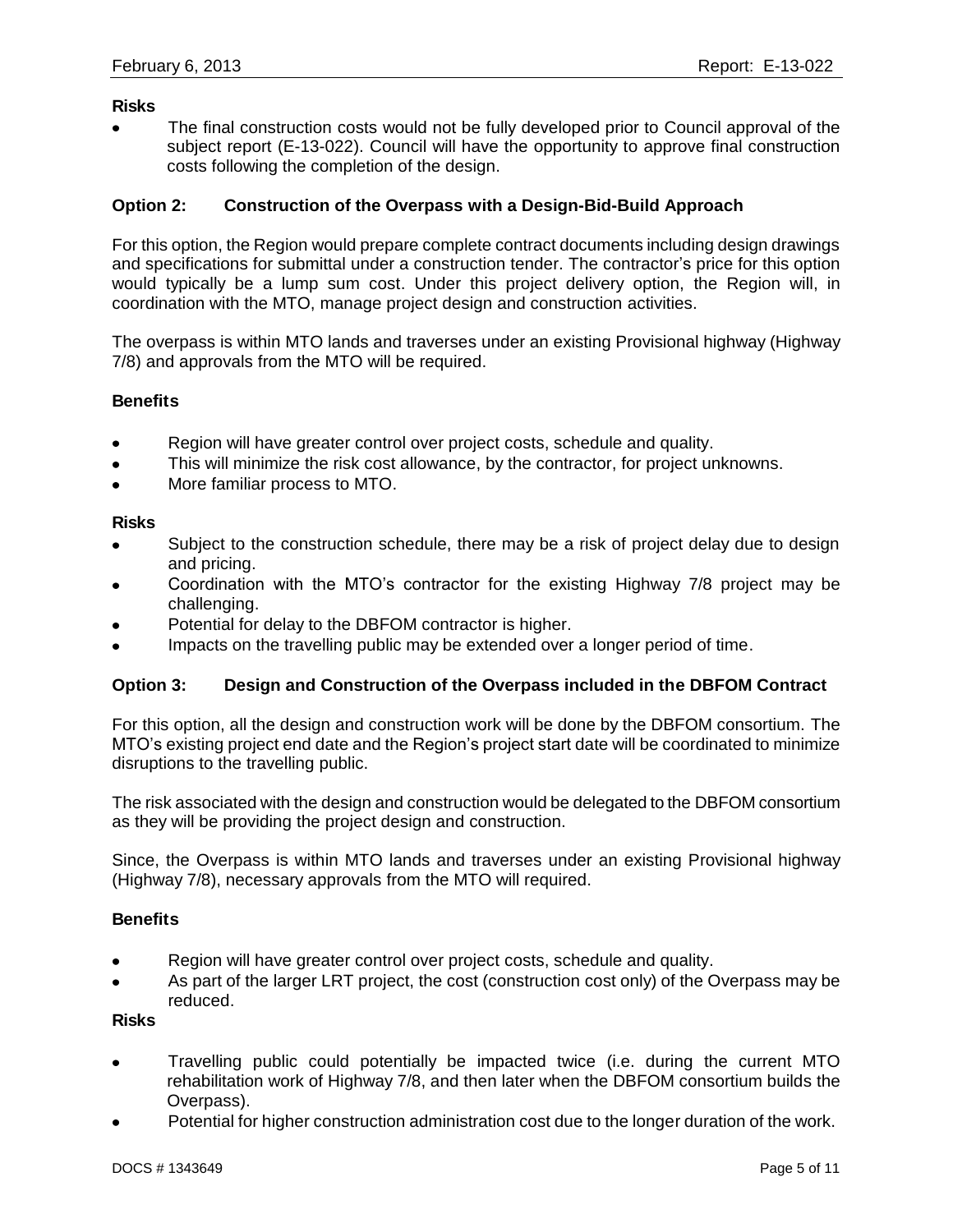Based on this evaluation, Staff recommends Option 1 as the most viable and cost effective option, resulting in minimum disruption to the travelling public. Option 1 provides the Region with the potential to walk away with a complete design package in the event the overall costs (including cost adjustments yet to be determined) are not deemed to be acceptable. The Region can subsequently elect to provide the design to a third party (via competitive bidding process).

### **3) Highway 7/8 Overpass Design Options**

During the preliminary assessment of the cost and schedule impacts of the Overpass structure, staff has determined that construction of a second structure next to the existing CNR overpass is preferred. The second structure option is preferred to facilitate separation distances and safety zones that are required between heavy rail and light rail vehicles.

Staff in coordination with MTO evaluated several design options including the following five options:

- Option 1: Pre-cast concrete box girders with a rigid concrete frame
- Option 2: Pre-cast concrete box girders with steel pipe piles  $\bullet$
- Option 3: Pre-cast concrete box girders with steel H-piles
- Option 4: Pre-cast concrete box girders with secant piles  $\bullet$
- Option 5: Combined CNR LRT structure  $\bullet$

After much deliberation with the MTO, it was agreed that Option 4 is the most viable design option and it provides the opportunity to coordinate works while minimizing the disruption to traffic on Highway 7/8. A full summary of the above-mentioned design options are provided in Attachment 'A'.

#### **4) Next Steps**

In summer 2013, staff will report back to Council with their evaluation summary of the Highway 7/8 Overpass design package with recommendations on whether to:

- a) Piggy-back on the existing MTO contract as a change order for the construction of the Overpass; or
- b) seek bids from third parties (via competitive bidding process) for construction of the Overpass; or
- c) include the design package developed by the MTO design team for Highway 7/8 Overpass in the DBFOM RFP documents as an addendum.

The project overall next steps are as follows:

- February 2013: shortlist qualified DBFOM teams;
- April 2013: issue request for proposals from shortlisted DBFOM teams;  $\bullet$
- January 2014: evaluate and select preferred DBFOM team;  $\bullet$
- May 2014: approve final agreement with the preferred DBFOM team;  $\bullet$
- 2014/2015: full implementation of aBRT;  $\bullet$
- 2014: begin construction of LRT Stage 1; and  $\bullet$
- 2014: begin the transit project assessment process for LRT Stage 2; and  $\bullet$
- 2017: complete construction and begin operation of LRT Stage.

#### **CORPORATE STRATEGIC PLAN:**

The report supports Focus Area 3.1 of Council's Strategic Focus: Develop an implementation plan for light rail transit including corridor and station area planning.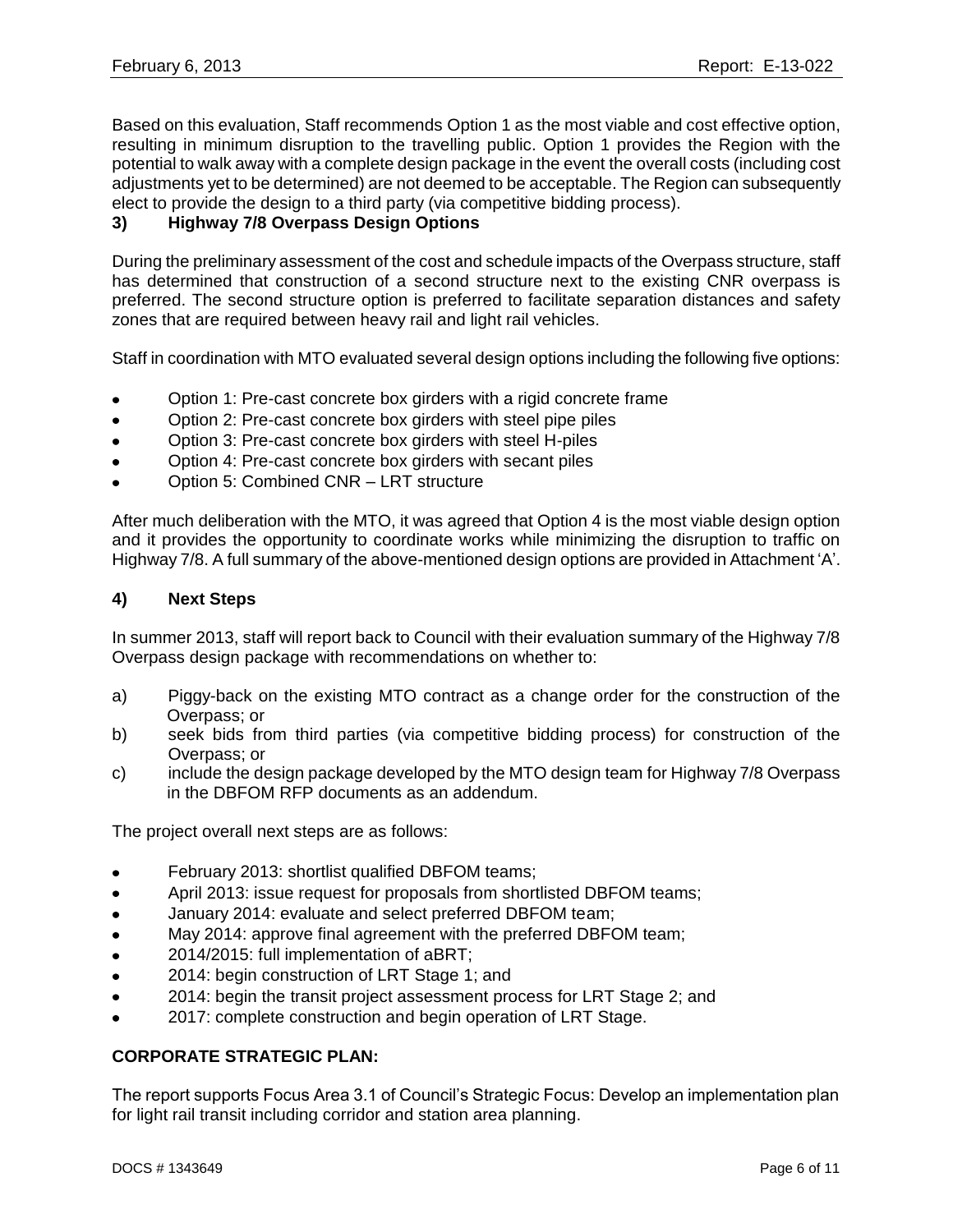### **FINANCIAL IMPLICATIONS:**

Based on the preferred design option, the MTO has developed a preliminary cost estimate for designing and constructing the Overpass. The following provides the MTO's preliminary cost estimate by component:

| 5) | Construction                |                   | \$4,495,000.00                       |  |
|----|-----------------------------|-------------------|--------------------------------------|--|
| 6) | Construction impact         |                   | \$2,150,000.00                       |  |
| 7) | Design                      |                   | \$395,690.00                         |  |
| 8) | Construction administration |                   | \$1,216,052.00                       |  |
|    |                             | <b>Total Cost</b> | \$8,256,742.00 plus applicable taxes |  |

It is expected that by July 2013, the MTO will submit their final design for Region's approval along with any cost adjustments to the above mentioned total estimated project cost. If an agreement on the cost adjustments cannot be reached with the MTO, the Region will have the right to walk away with the design and seek bids from a third party (via competitive bidding process) for construction of the Overpass. However, Region will be responsible for compensating MTO for the design costs of up to \$395,690.00 plus applicable taxes. These funds will be paid from the Early Works portion of the approved LRT project budget. The Early Works line item is for early construction, potentially including hydro corridor, maintenance yard and civil works, and in 2013 includes \$59,500,000.

### **OTHER DEPARTMENT CONSULTATIONS/CONCURRENCE:**

This report was prepared with input from Finance, from Transportation and Environmental Services, and from Corporate Resources.

### **ATTACHMENTS**

Attachment A - Highway 7/8 Overpass Design Options

**PREPARED BY:** *Masood Mirza*, Senior Project Manager, Rapid Transit

**APPROVED BY:** *Thomas Schmidt*, Commissioner, Transportation and Environmental Services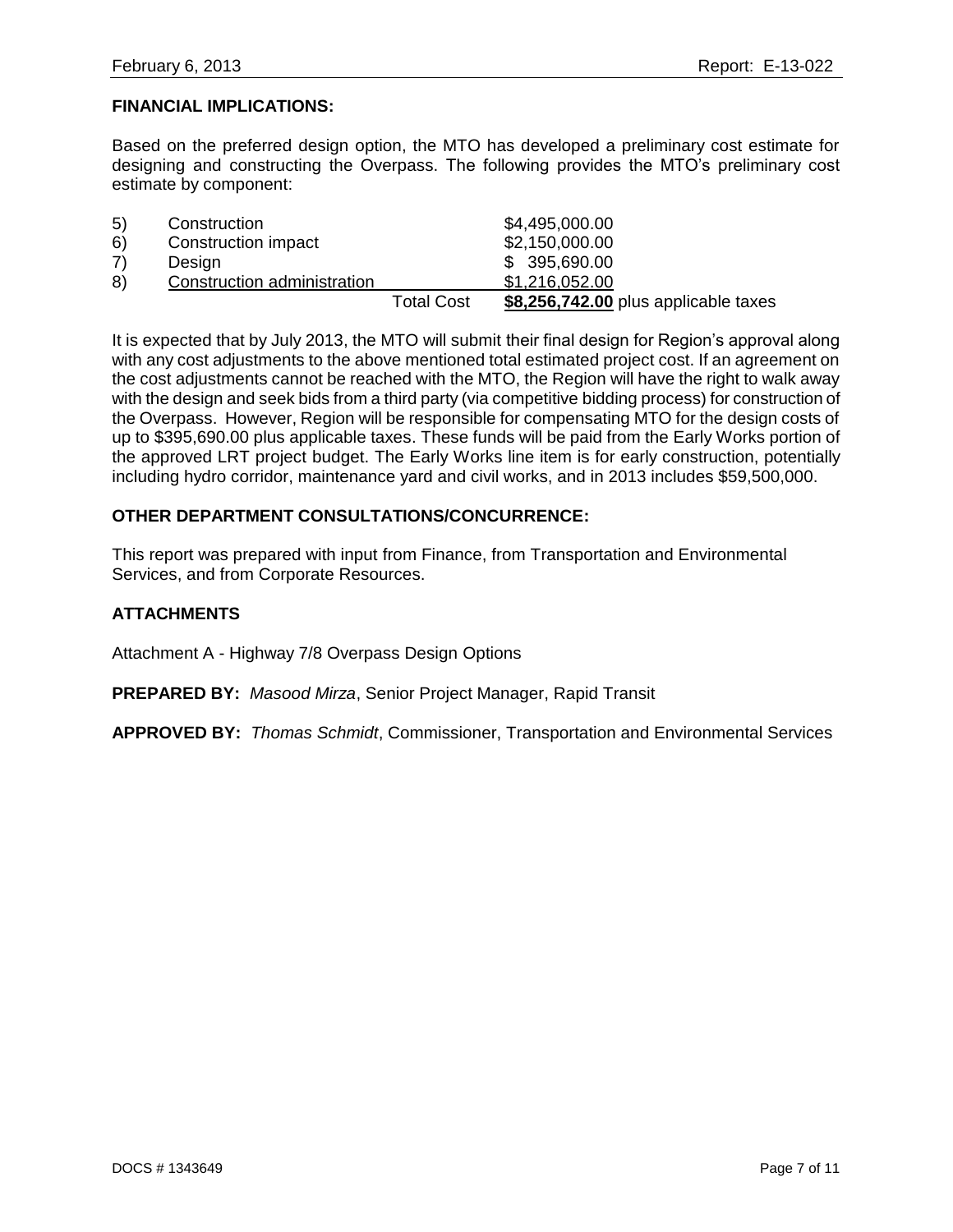### **Attachment A**

### **Highway 7/8 Overpass Design Options**

Several types of overpass structures were evaluated including the following:

**OPTION 1: Pre-cast Concrete Box Girders with a Rigid Concrete Frame**



This option consists of pre-cast concrete abutment walls, a cast-in-place floor slab, and pre-cast box girders. This would resemble the typical rigid frame structure shown above. This design is a stable box with a reinforced concrete slab at the bottom, cast continuous with the rebar from the pre-cast wall panels, and with two hinges connecting the pre-cast walls to the box girders at the top.

Construction would include excavation to base of structure, installation of pre-cast abutment walls, grouting of pre-cast components and placement of a cast in place floor slab. This would be followed by earth backfill and the installation of pre-cast box girders and pre-cast approach slab concrete panels.

#### **Advantages**

- o Second fastest construction after H-Pile option
- o Better quality control due to pre-cast components
- o Stability of vertical supports much greater owing to rigid connections between
- o vertical and horizontal members

### **Disadvantages**

- o Not suitable for sites with uneven settlement
- o Placing steel reinforcement in concrete (time + money)
- o Sequence of concrete placement, removal of formwork is sometimes more
- o complicated
- o Design is more complex and therefore more costly
- $\circ$  Requires bigger clearance from the existing CNR Overhead in order to achieve the desired gradient for excavation. An alternative to bigger clearance is to install shoring, which would increase costs
- o Additional property requirements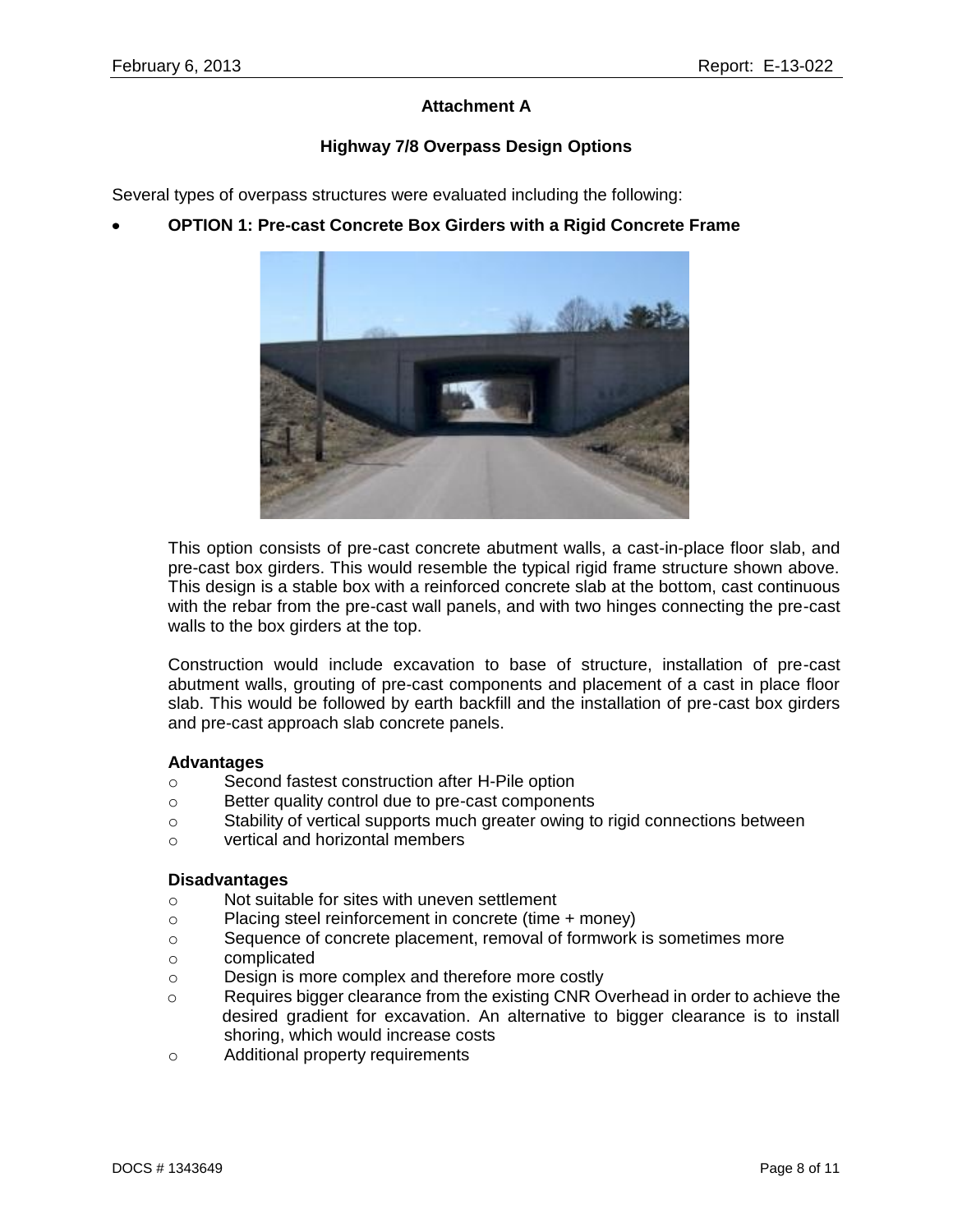### **Option 2: Pre-cast Concrete Box Girders with Steel Pipe Piles**



This design consists of pre-cast concrete abutments on steel pipe piles, retained soil systems (RSS) walls and pre-cast concrete box girders. Stability of the piles requires driving a sufficient length of steel pipe piles beneath the LRT rail elevation.

Construction would include driving 900mm (35in) diameter steel pipe piles; from which soil is Augered out, rebar cages installed and concrete placed to form abutment piles. The piles are separated by existing soil. The soil is retained by either RSS walls or pre-cast concrete wall panels. The pre-cast concrete box girders are then placed on top of the capped piles.

This type of structure requires a minimum distance of 15m from the existing structure. Even if the new structure is located at a distance of 15m from the existing structure, for structural stability, vibration-induced settlement of soils, of the existing structure preaugering of the piles may be required.

#### **Advantages**

- o Relative ease of construction
- o Lower cost than secant pile foundation
- o Higher vertical and lateral geotechnical resistance than H-Piles

#### **Disadvantages**

- o Possible difficult subsoils could impede pile installation and cause excessive vibration
- o Vibration may cause settlement of the approach fills of adjacent CNR structure and distress any adjacent buried utilities
- o Monitoring of vibration/settlement and pre-construction condition survey will be required
- $\circ$  Risk of damage to the pile tip is high should obstructions be encountered
- o Extra cost due to earth retaining system required to hold back fill behind abutments
- o More time-consuming than driving steel H-Piles
- o Separation distance of 15 m or more would result in building encroachment on the southeast side of the rail corridor due to the structure location.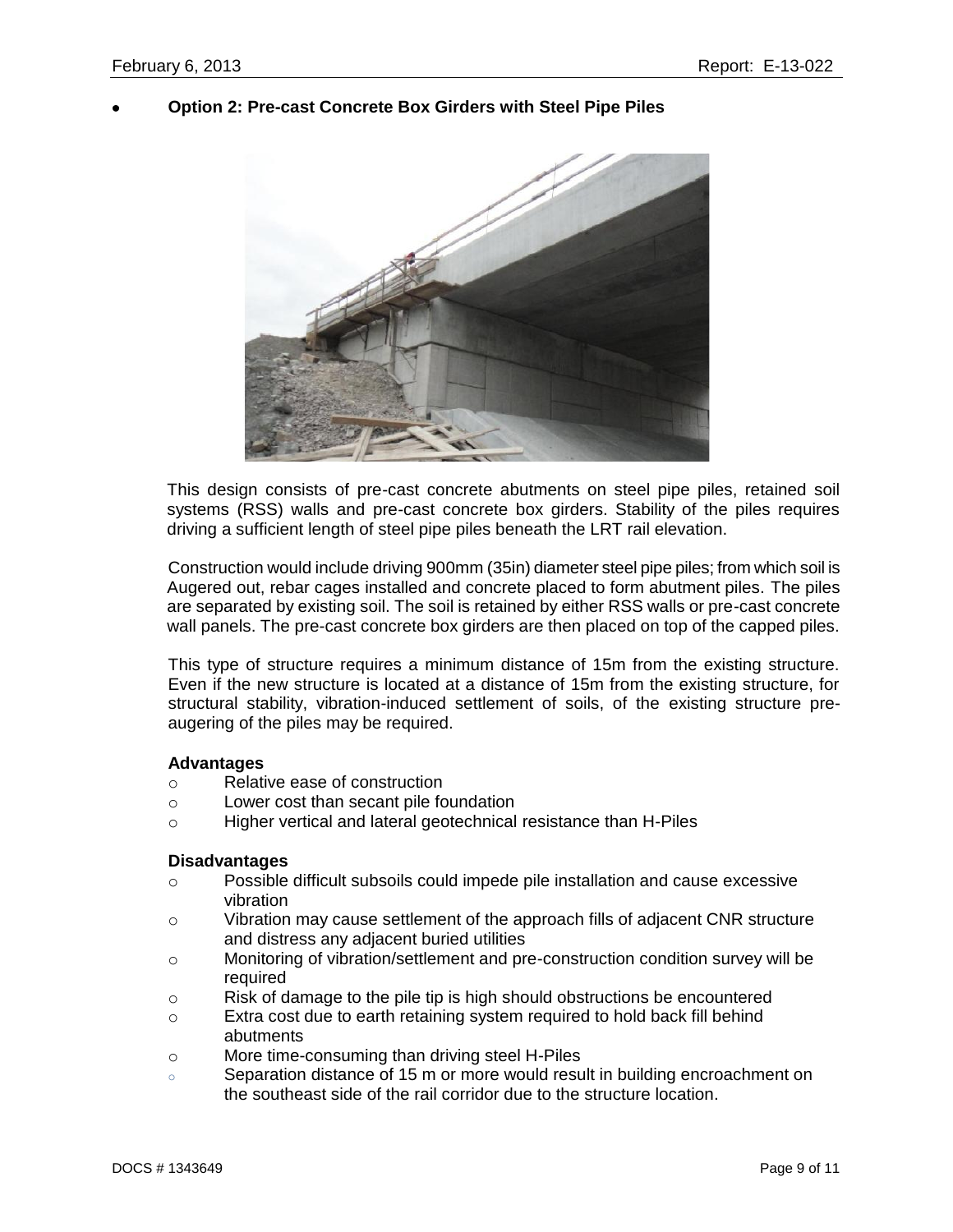#### **Option 3: Pre-cast Concrete Box Girders with Steel H-Piles**

This design consists of concrete abutment caps on steel H-Piles, an RSS wall, and pre-cast concrete box girders. Stability of the piles requires driving a sufficient length of steel H piles beneath the LRT rail elevation.

Construction would include driving steel H-Piles, and installing pre-cast concrete box girders and pre-cast concrete wall panels. As mentioned above a distance of 15m will also be required for this option 3 to mitigate the risk of damage to the existing structure.

#### **Advantages**

- o Relative ease of construction
- o Readily installed
- o Quicker to install than Steel Pipe Piles

#### **Disadvantages**

- $\circ$  Vibration may cause settlement of the approach fills of adjacent CNR structure and distress any adjacent buried utilities
- o Monitoring of vibration/settlement and pre-construction condition survey will be required
- o Extra cost due to earth retaining system required to hold back fill behind abutments
- o Separation distance of 15 m or more would result in building encroachment on the southeast side of the rail corridor due to the structure location

#### **Option 4: Pre-cast Concrete Box Girders with Secant Piles**



This option consists of concrete abutment caps on secant piles, supporting pre-cast concrete box girders. Construction would include augering piles and excavating between the two secant pile walls. A pre-cast concrete facing would be installed and pre-cast concrete box girders would then be placed on top of the capped piles.

It is recommended that the new structure not be closer than 8m from the existing structure. Vibration monitoring will still be required, at least during the initial stages of augering, to confirm that the resulting vibrations are within tolerable limits.

#### **Advantages**

- o Lateral movement minimized due to more rigid structure
- o Easily installed in difficult ground (cobbles/boulders)
- o Less noisy construction
- o Less vibration than Steel Pipe Piles or H-Piles